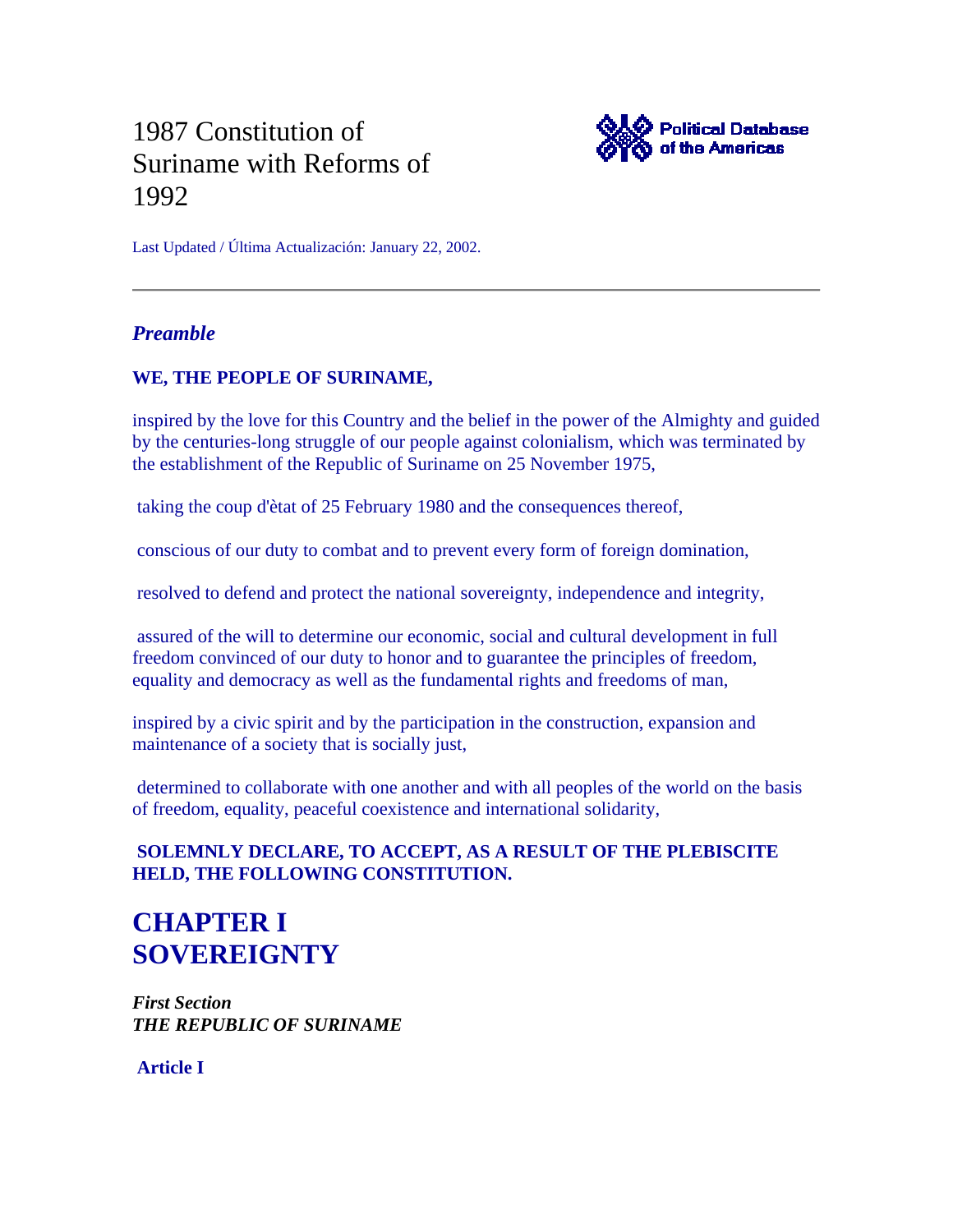- 1. The Republic of Suriname is a democratic State based upon the sovereignty of the people and on the respect and guarantee of the fundamental right and liberties.
- 2. The Suriname Nation shall determine in full freedom its economic social and cultural development.

#### *Second Section TERRITORY*

## **Article 2**

- 1. Suriname consists of the territory on the South American continent, which has been defined as such.
- 2. The State shall not alienate any territory or sovereign rights which it exercises over that territory.
- 3. The extent and boundaries of the territorial waters and the rights of Suriname to the adjacent continental shelf and the economic zone are determined by law.

#### *Third Section NATIONALITY*

## **Article 3**

- 1. Who is a Suriname national and who is a resident shall be decided by law.
- 2. Naturalization shall be regulated by law.
- 3. All Suriname citizens are allowed access into Suriname and are free to move about and to reside within Suriname, except in the cases, defined in the law.
- 4. All Suriname citizens shall be eligible for appointment to any public office in without discrimination.
- 5. The law shall determine in which public offices foreigners can be appointed.
- 6. The admission of foreigners and their expulsion shall be regulated by law.
- 7. The law shall determine the rules regarding the extradition of foreigners; extradition can only be effected on the basis of a treaty and in the manner determined by law.

#### *Fourth Section STATE AND SOCIETY*

## **Article 4**

The concern of the State is aimed at:

a. The construction and maintenance of a national economy free from foreign domination;

b. A Secured means of livelihood for the entire nation;

c. Sufficient employment under the guarantee of freedom and justice;

d. The sharing of everyone in the economic, social and cultural development and progress;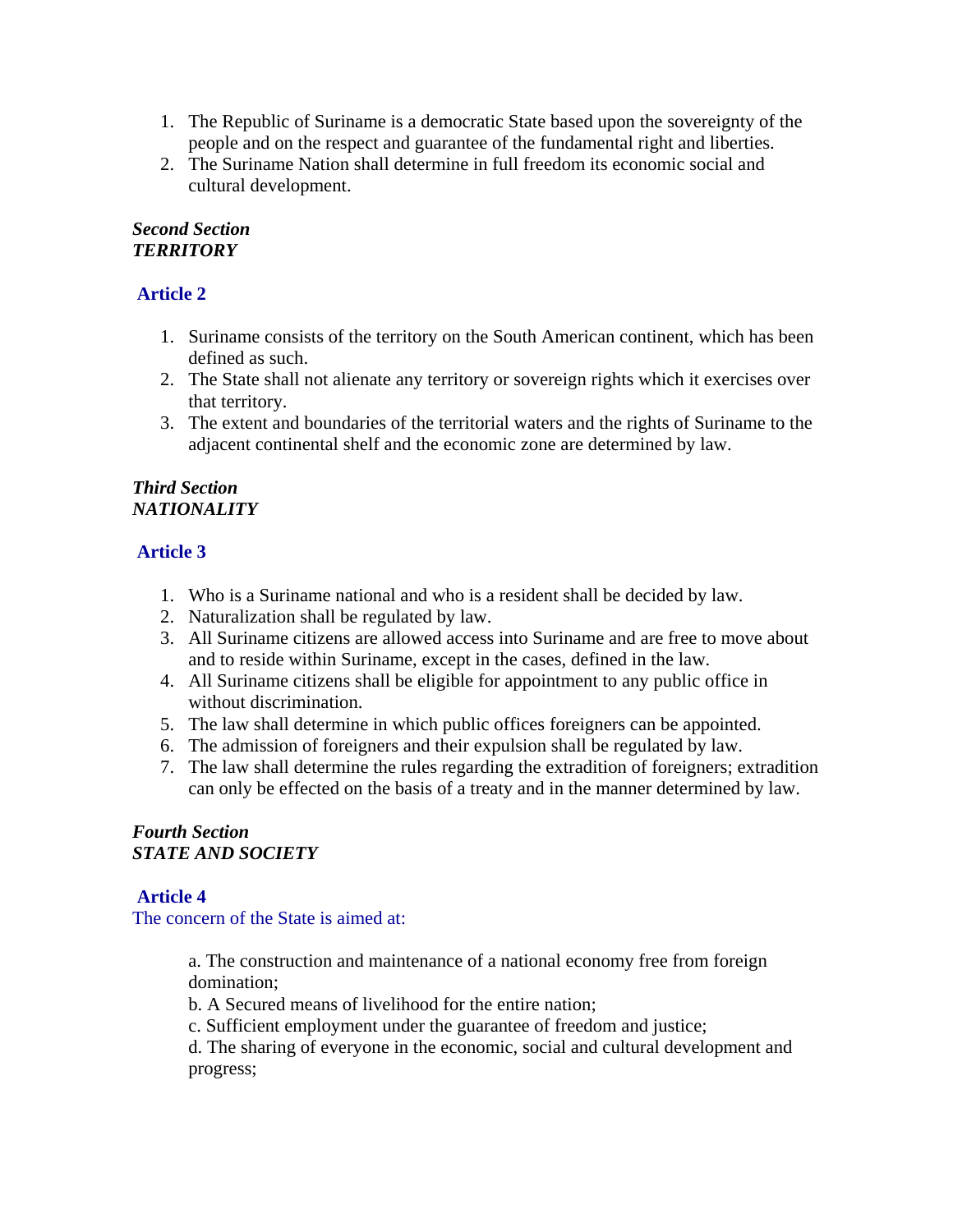e. Participation in the sense of citizenship during the construction, the expansion and the maintenance of a just society;

f. Guaranteeing national unity and sovereignty.

# **CHAPTER II ECONOMIC GOALS**

### **Article 5**

- 1. The economic objectives of the Republic of Suriname shall aim at the construction of a national economy, free from foreign domination and in the interest of the Surinamese nation.
- 2. The economic system within which the social-economic development takes place shall be characterized by joint, contemporaneous and equal functioning of state enterprises, private enterprises, enterprises in which the State and private persons participate in common and cooperative enterprises, according to rules of law applicable in that matter.
- 3. It is the duty of the State to promote and to guarantee as much as possible all types of entrepreneurial production.

# **CHAPTER III SOCIAL GOALS**

#### **Article 6**

The social objectives of the State shall aim at:

a. The identification of the potentialities for development of the own natural environment and the enlarging of the capacities to ever more expand those potentialities;

b. Guaranteeing the participation of the community in the political life among other ways through national, regional and sectoral participation;

c. Guaranteeing a government policy aimed at raising the standard of living and of well-being of the society, based upon social justice, the integral and balanced development of State and society;

d. An equitable distribution of the national income, directed towards a fair distribution of well-being and wealth over all strata of the population;

e. Regional spreading of public utilities and economic activities;

f. The improvement of codetermination by the employees in companies and production units in the taking of decisions about production, economic development and planning;

g. Creating and improving the conditions necessary for the protection of nature and for the preservation of the ecological balance.

# **CHAPTER IV INTERNATIONAL PRINCIPLES**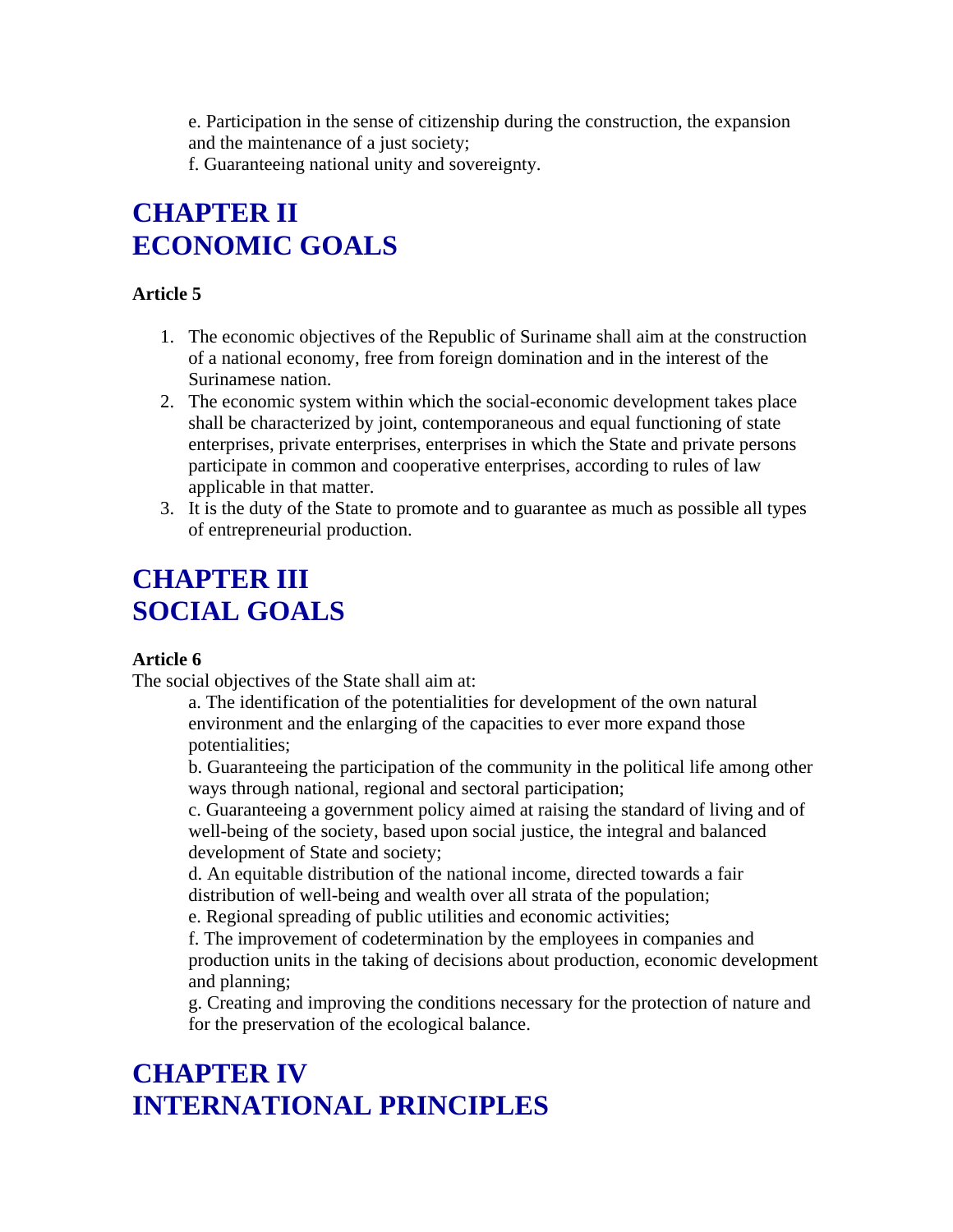- 1. The Republic of Suriname recognizes and respects the right of nations to selfdetermination and national independence on the basis of equality, sovereignty and mutual benefit.
- 2. The Republic of Suriname promotes the development of the international legal order and supports the peaceful settlement of international disputes.
- 3. The Republic of Suriname rejects any armed aggression, any form of political and economic pressure, as well as every direct or indirect intervention in the domestic affairs of other States.
- 4. The Republic of Suriname promotes the solidarity and collaboration with other peoples in the combat against colonialism, neo-colonialism, racism, genocide and in the combat for national liberation, peace and social progress.
- 5. The Republic of Suriname promotes the participation in international organizations with a view to establishing peaceful coexistence, peace and progress for mankind.

# **CHAPTER V BASIC RIGHTS, INDIVIDUAL RIGHTS AND FREEDOMS**

#### **Article 8**

- 1. All who are within the territory of Suriname shall have an equal claim to protection of person and property.
- 2. No one shall be discriminated against on the grounds of birth, sex, race, language, religious origin, education, political beliefs, economic position or any other status.

#### **Article 9**

- 1. Everyone has a right to physical, mental and moral integrity.
- 2. No one may be submitted to torture, degrading or inhuman treatment or punishment.

#### **Article 10**

Everyone shall have, in case of infringement of one's rights and freedoms, a claim to an honest and public treatment of his complaint within a reasonable time by an independent and impartial judge.

#### **Article 11**

No person may be kept against his will from the judge whom the law assigns to him.

- 1. Everyone has the right to legal assistance before the courts
- 2. The law shall provide regulations with regard to legal aid for the financially weak.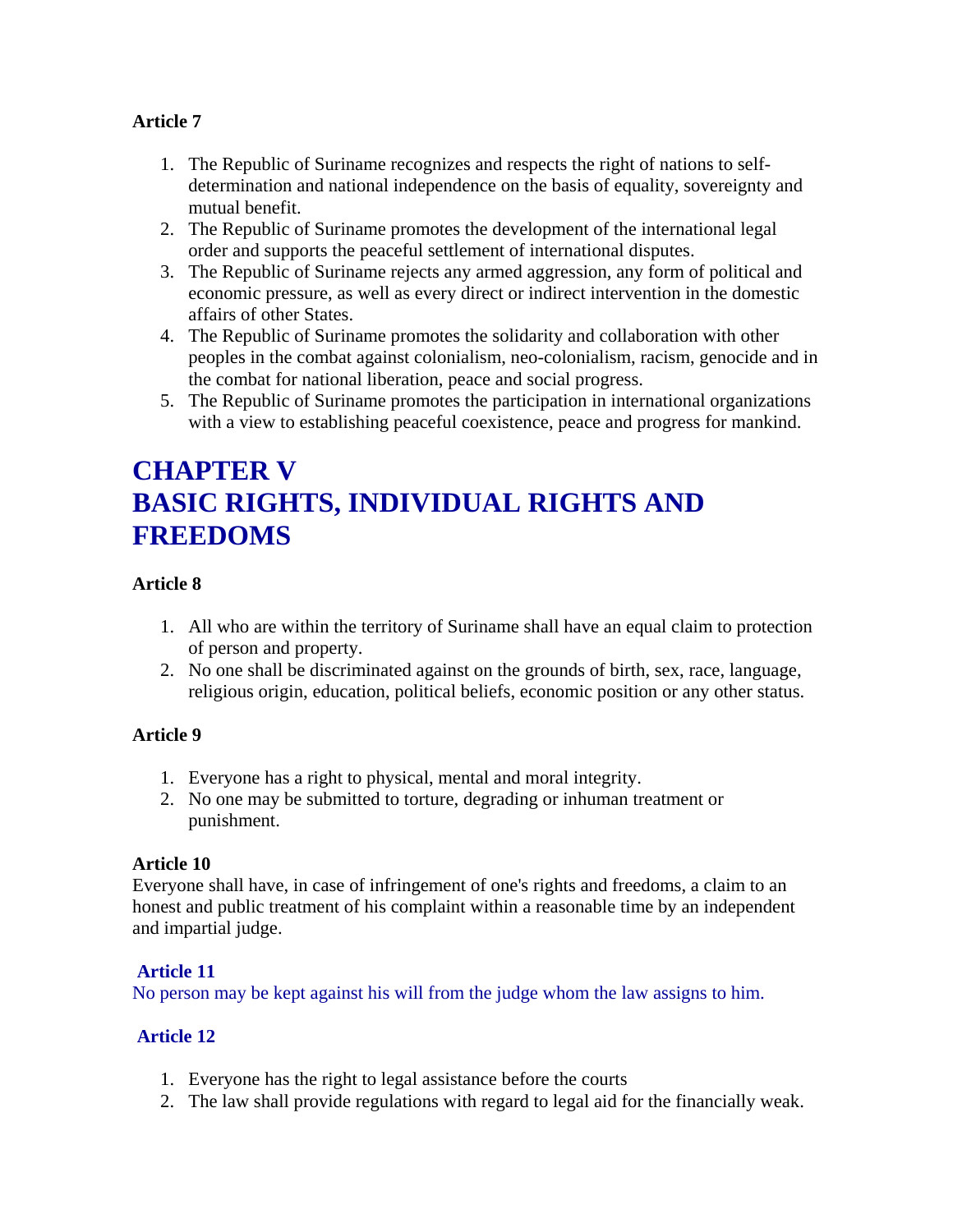Loss of civil rights or the general forfeiture of all the property of an offender may not be imposed as a penalty or as a consequence of a penalty for any crime.

### **Article 14**

Everyone has a right to life. This right shall be protected by the law.

### **Article 15**

No one shall be obliged to do forced or compulsory labor.

#### **Article 16**

- 1. Everyone has the right to personal liberty and safety.
- 2. No one will be deprived of his freedom, other than on grounds and according to proceedings determined by law.
- 3. Everyone who is deprived of his freedom has a right to a treatment in accordance with human dignity.

#### **Article 17**

- 1. Everyone has a right to respect of his privacy, his family life, his home and his honor and good name.
- 2. No dwelling may be entered against the occupant's will except by order of an authory which has the power to give that order by virtue of law and subject to the conditions prescribed by the law.
- 3. The confidentiality of correspondence, telephone and telegraph is inviolable except in the cases described by law.

#### **Article 18**

Everyone has the right of freedom of religion and philosophy of life.

#### **Article 19**

Everyone has the right to make public his thoughts or feelings and to express his opinion through the printed press or other means of communication, subject to the responsibility of all as set forth in the law.

#### **Article 20**

Everyone has the right to freedom of peaceful association and assembly, taking into consideration the rules to be determined by law for the protection of public order, safety, health and morality.

- 1. The right to demonstrate peacefully is recognized.
- 2. The use of that right can, for the protection of public order, safety, health and morality, be submitted to limitation through the law.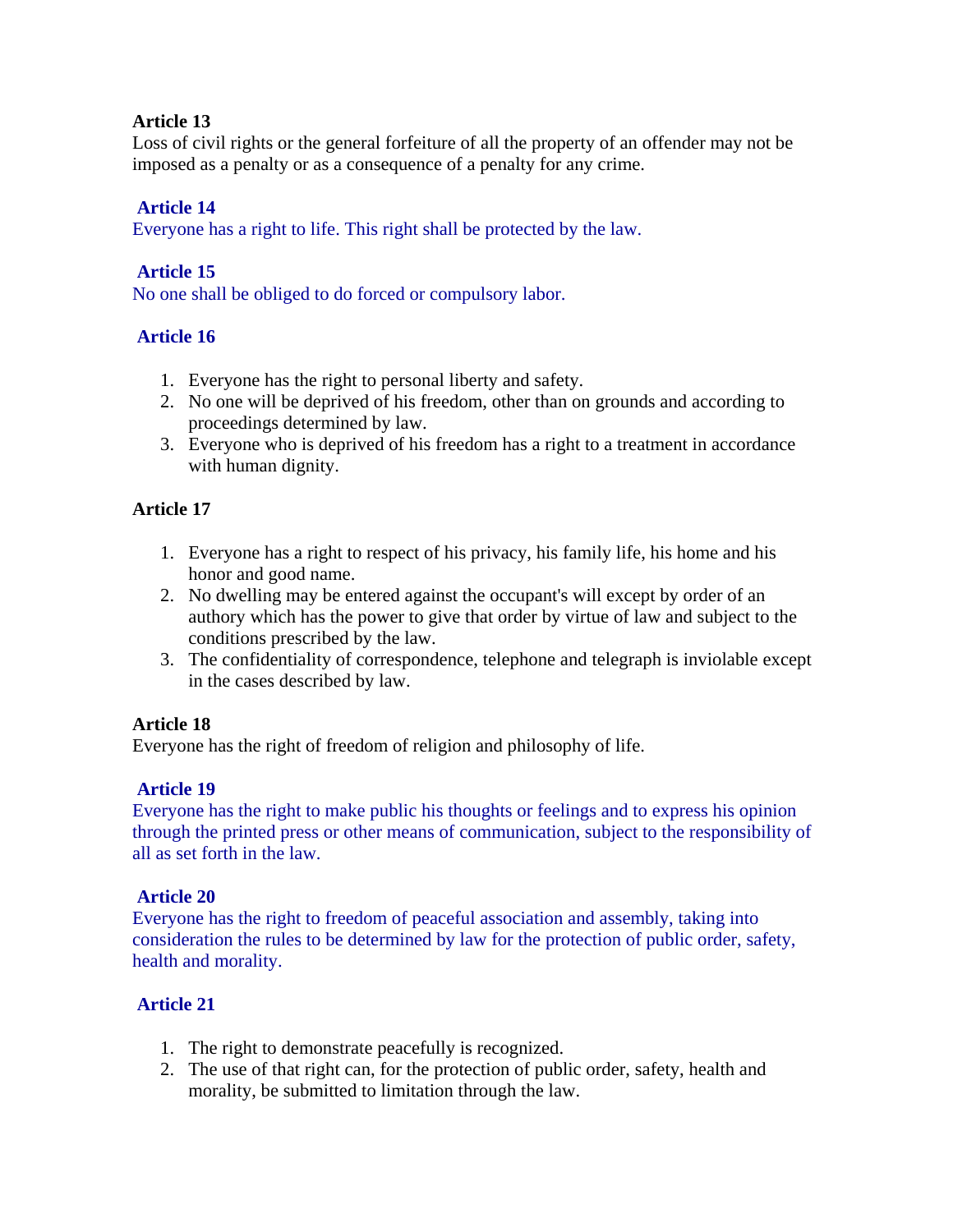- 1. Everyone has the right to submit written petitions to the competent authority.
- 2. The law regulates the procedure for handling them.

#### **Article 23**

In case of war, danger of war, state of siege or state of emergency or for reasons of state security, public order and good morals, the rights mentioned in the Constitution may be submitted to limitations by law, which will be in force during a certain time, depending on the circumstances, in compliance with the international rules applicable in respect thereof.

# **CHAPTER VI SOCIAL, CULTURAL AND ECONOMIC FIGHTS AND OBLIGATIONS**

### *First Section THE RIGHT TO WORK*

#### **Article 24**

The state shall take care of the creation of conditions in which an optimal satisfaction of the basic needs for work, food, health care, education, energy, clothing and communication is obtained.

#### **Article 25**

Labor is the most important means of human development and an important source of wealth.

#### **Article 26**

- 1. Everyone has the right to work, in accordance with his capacities.
- 2. The duty to work is inseparably linked to the right to work.
- 3. Everyone has the right of free choice of profession and work, except for regulations imposed by law.
- 4. Everyone has the right of initiative for economic production.

## *Second Section STATE CONCERN FOR LABOR*

#### **Article 27**

1. It shall be the duty of the State to guarantee the right to work, as much as possible by:

a. Following a planned policy, aimed at full employment; b. Forbidding the discharge without sufficient cause or for political or ideological reasons;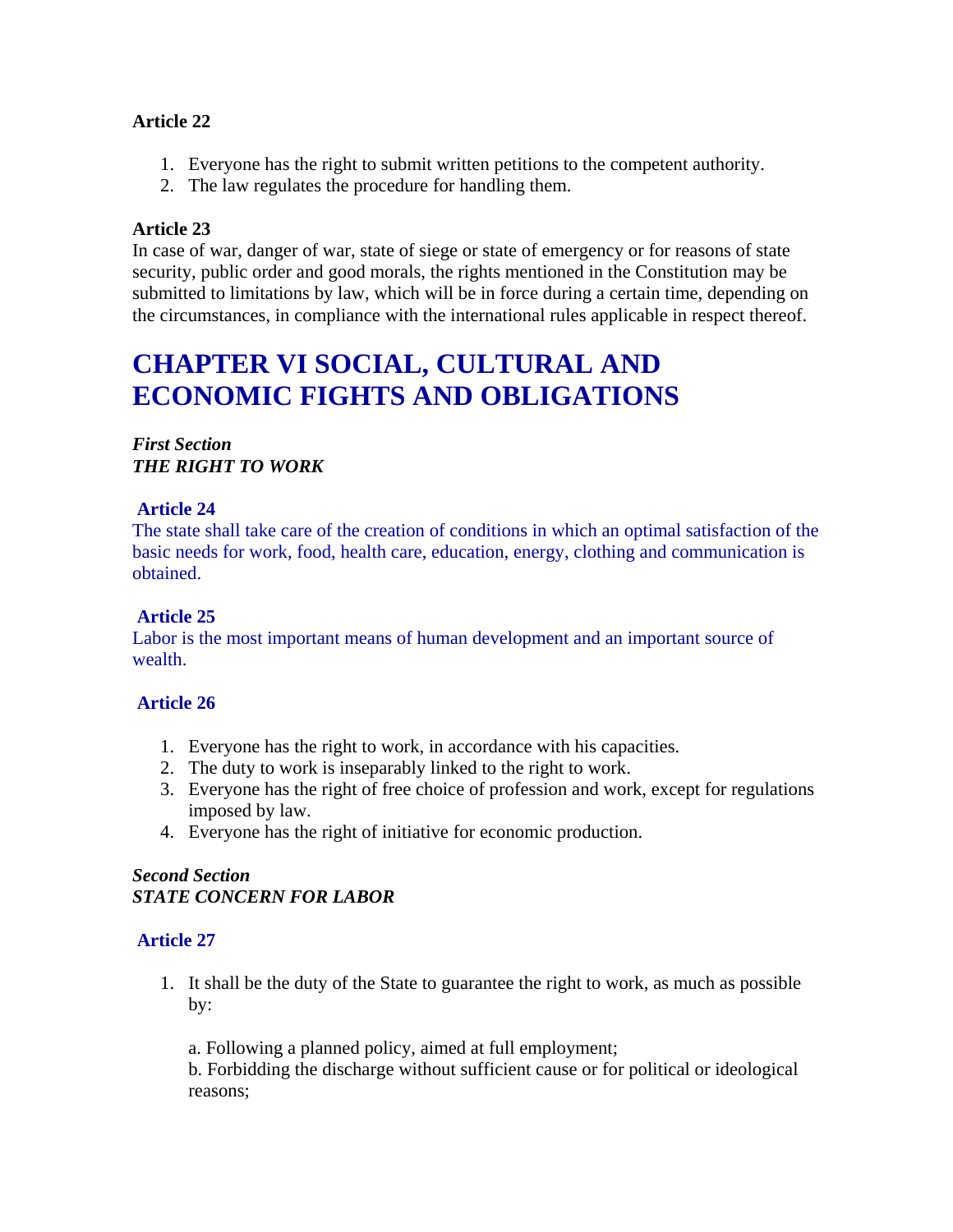c. Guaranteeing equal opportunity in the choice of profession and type of work and forbidding that access to any function or profession by prevented or limited on grounds of sex;

d. Promoting professional training for employees.

2. The State shall take care of the creation of conditions for the optimal promotion of initiatives for economic production.

#### *Third Section RIGHTS OF EMPLOYEES*

#### **Article 28**

All employees have, independent of age, sex, race, nationality, religion or political opinions, the right to:

a. Remuneration for their work corresponding to quantity, type, quality and experience on the basis of equal pay for equal work;

b. The performance of their task under humane conditions, in order to enable selfdevelopment;

c. Safe and healthy working condition;

d. Sufficient rest and recreation.

## *Fourth Section DUTIES OF THE STATE CONCERNING THE RIGHTS OF EMPLOYEES*

#### **Article 29**

It is the duty of the State to indicate the conditions for work, remuneration and rest to which employees are entitled, especially by:

a. Making regulations with regard to wages, time of work, about conditions and special categories of workers;

b. Supplying special protection on the job for women before and after pregnancy, for minors, disabled persons and for those who are engaged in work which demands special efforts or who work in unhealthy or dangerous conditions.

#### *Fifth Section FREEDOM OF TRADE UNIONS*

- 1. Employees are free to establish trade unions to foster their rights and interests.
- 2. For the exercise of the rights of trade unions the following freedoms are guaranteed indiscriminately:
	- a. Freedom to join or not to join a trade union;
	- b. The right to participate in trade union activities.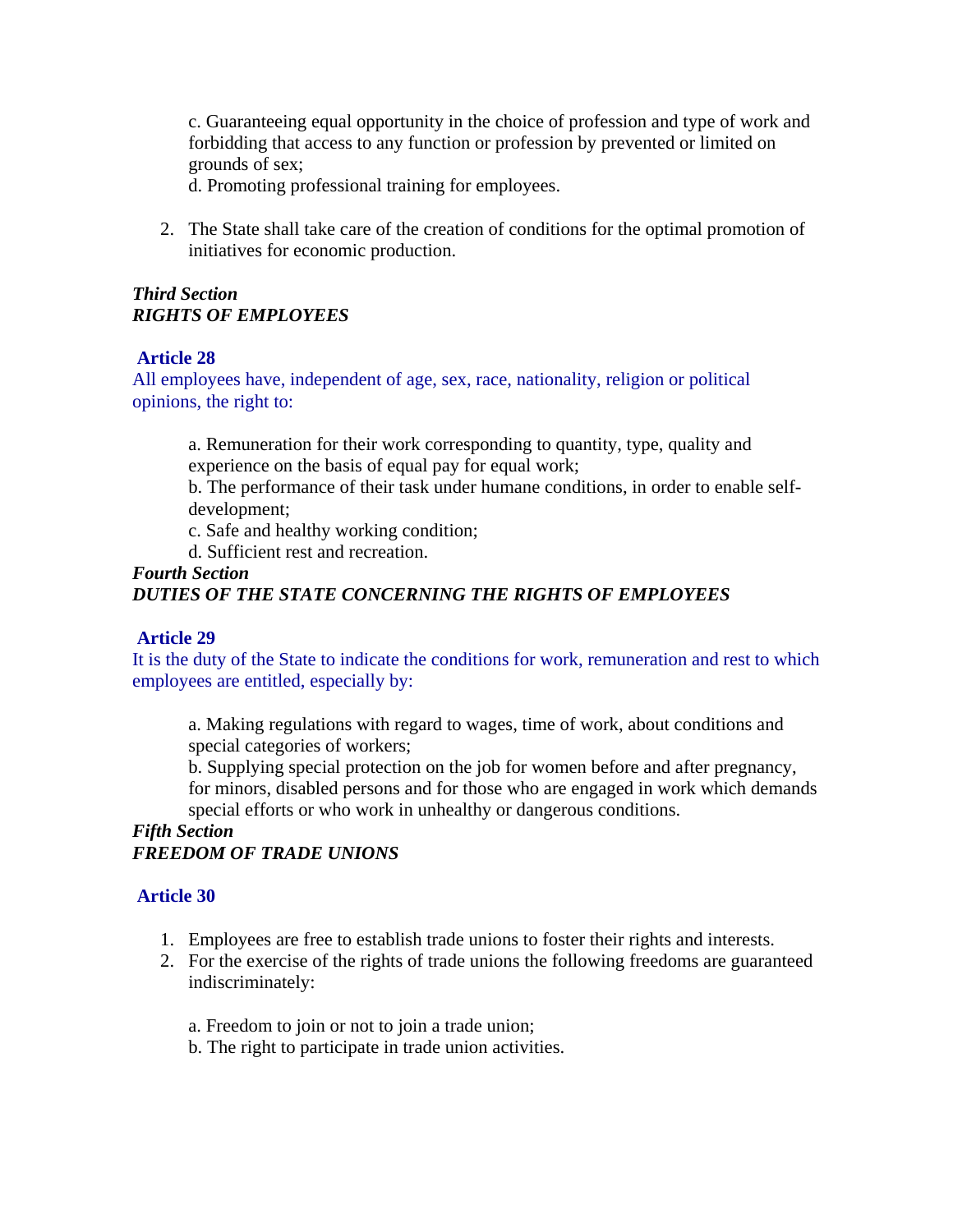3. Trade unions shall be governed by the principles of democratic organization and management, based on regular elections of their boards of directors through secret ballot.

## *Sixth Section RIGHTS OF TRADE UNIONS AND COLLECTIVE AGREEMENTS*

## **Article 31**

- 1. The trade unions shall have the power to defend the rights and interests of the employees they represent and for whom they assume responsibility.
- 2. Trade unions shall be involved in:

a. The preparation of labor legislation; b. The creation of institutions of social security and other institutions aimed at serving the interests of employees; c. The preparation for and the control of the execution of economic and social plans

3. Trade unions shall have the right to conclude collective labor agreements. The rules concerning the powers to conclude collective labor agreements and the sphere of application of their rules shall be determined by law.

## **RIGHTS OF EMPLOYERS**

#### **Article 32**

The associations for the defense of business entrepreneurs shall have the power to defend the rights and interests of those whom they represent and for whom they assume responsibility.

#### *Seventh Section RIGHT TO STRIKE*

## **Article 33**

The right to strike is recognized subject to the limitations which stem from the law.

## *Eighth Section RIGHT TO PROPERTY*

- 1. Property, of the community as well as of the private person, shall fulfill a social function. Everyone has the right to undisturbed enjoyment of his property subject to the limitations which stem from the law.
- 2. Expropriation shall take place only in the general interest, pursuant to rules to be laid down by law and against compensation guaranteed in advance.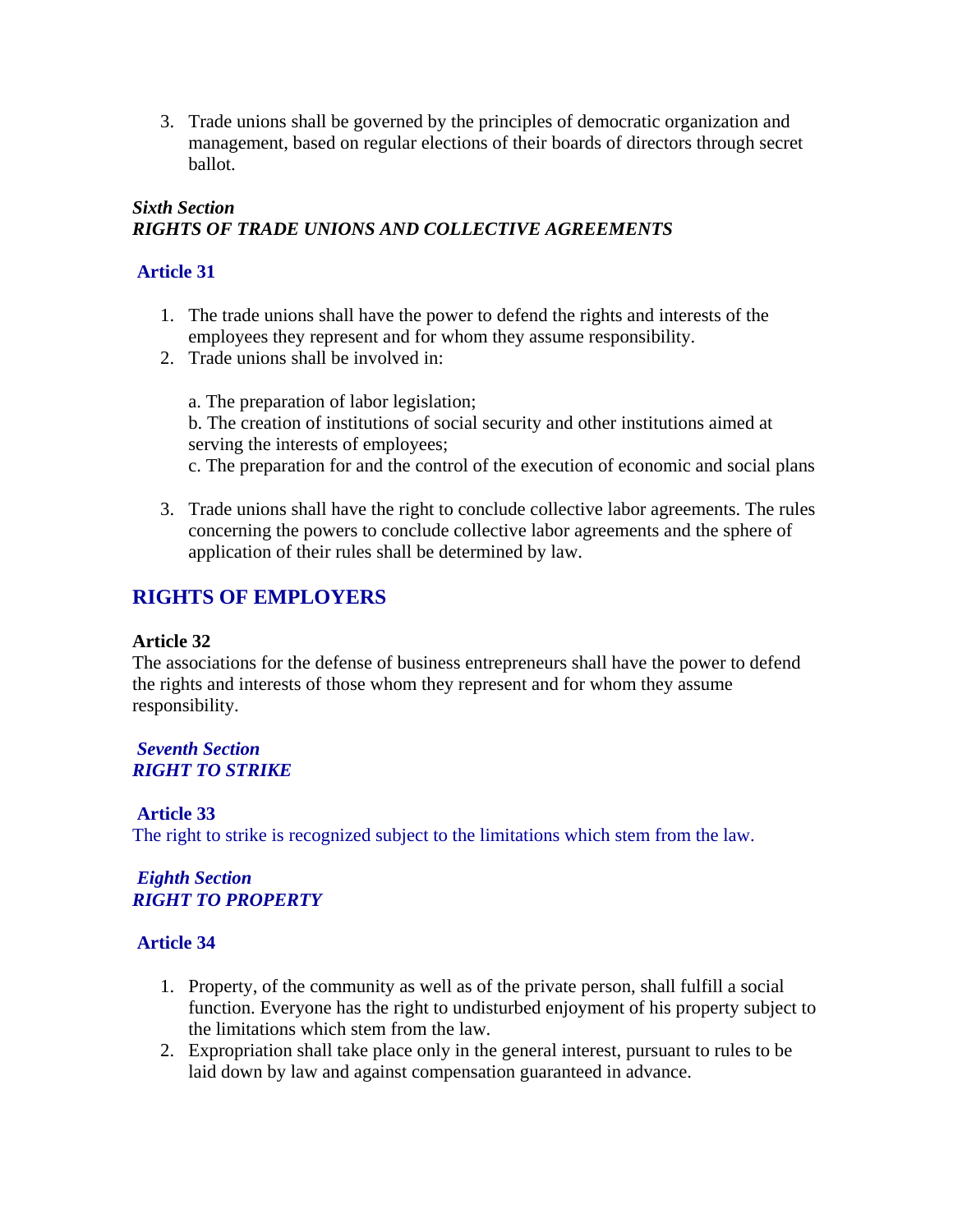- 3. Compensation need not be previously assured if in case of emergency immediate expropriation is required.
- 4. In cases determined by or through the law, the right to compensation shall exist if the competent public authority destroys or renders property unserviceable or restricts the exercise of property rights for the public interest.

#### *Ninth section THE FAMILY*

## **Article 35**

- 1. The family is recognized and protected.
- 2. Husband and wife are equal before the law.
- 3. Every child shall have the right to protection without any form of discrimination.
- 4. Parents shall have the same responsibilities towards legal or natural children.
- 5. The State recognizes the extraordinary value of motherhood.
- 6. Working women shall be entitled to paid maternity leave.

#### *Tenth Section HEALTH*

## **Article 36**

- 1. Everyone shall have a right to health.
- 2. The State shall promote the general health care by systematic improvement of living and working conditions and shall give information on the protection of health.

#### *Eleventh Section YOUTH*

## **Article 37**

- 1. Young people shall enjoy special protection for the enjoyment of economic, social and cultural rights, among which are:
	- a. Access to education, culture and work;
	- b. Vocational schooling;
	- c. Physical training, sports and recreation;
- 2. The primary goal of youth policy shall be the development of the personality of the young person and of the concept of service to the community.

*Twelfth Section EDUCATION AND CULTURE*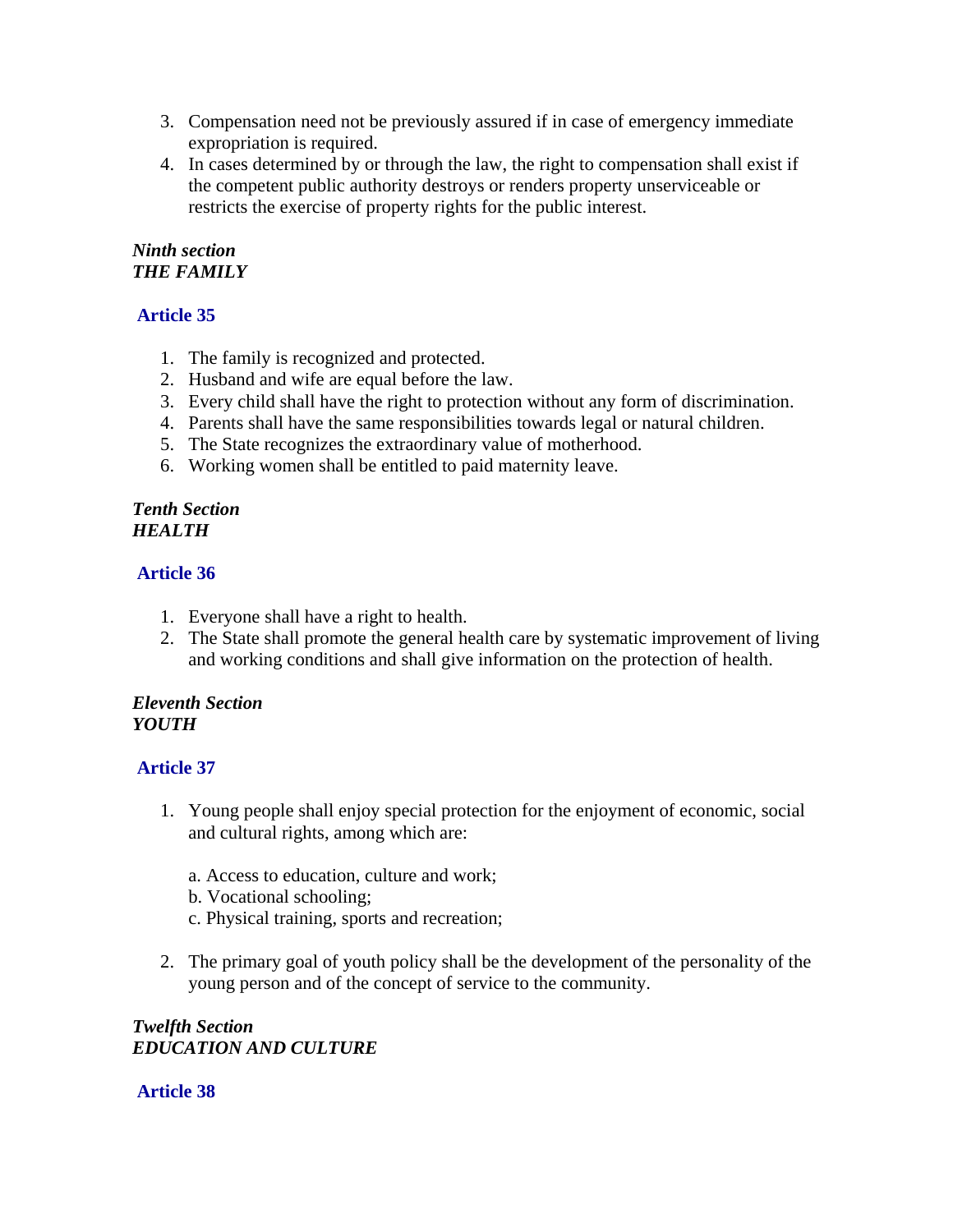- 1. Everyone shall have a right to education and cultural expression.
- 2. Education shall be free, subject to State supervision of all public educational institutions, in order that the national education policy and educational standards laid down by the State shall be observed.
- 3. The practice of science and technology shall be free.
- 4. The State shall promote the kind of education and the conditions under which school education and other forms of education can contribute to the development of a democratic and socially just society.
- 5. The State shall promote the democratization of culture by promoting the enjoyment of culture and cultural relations and through assuring the availability of those cultural creations to all citizens by means of cultural and recreational organizations, information media and other suitable channels.

#### *Thirteenth Section EDUCATION*

#### **Article 39**

The State shall recognize and guarantee the right of all citizens to education and shall offer them equal opportunity for schooling. In the execution of its education policy the State shall be under the obligation:

a. To assure obligatory and free general primary education;

b. To assure durable education and to end analphabetism;

c. To enable all citizens to attain the highest levels of education, scientific research

and artistic creation, in accordance with their capacities;

d. To provide, in phases, free education on all levels;

e. To tune education to the productive and social needs of the society

# **CHAPTER VII THE ECONOMIC SYSTEM**

#### **Article 40**

In order to promote the socioeconomic development towards a socially just society, a development plan shall be determined by law, taking into consideration the national and socioeconomic goals of the State.

#### **Article 41**

Natural riches and resources are property of the nation and shall be used to promote economic, social and cultural development. The nation has the inalienable right to take complete possession of its natural resources in order to utilize them to the benefit of the economic, social and cultural development of Suriname.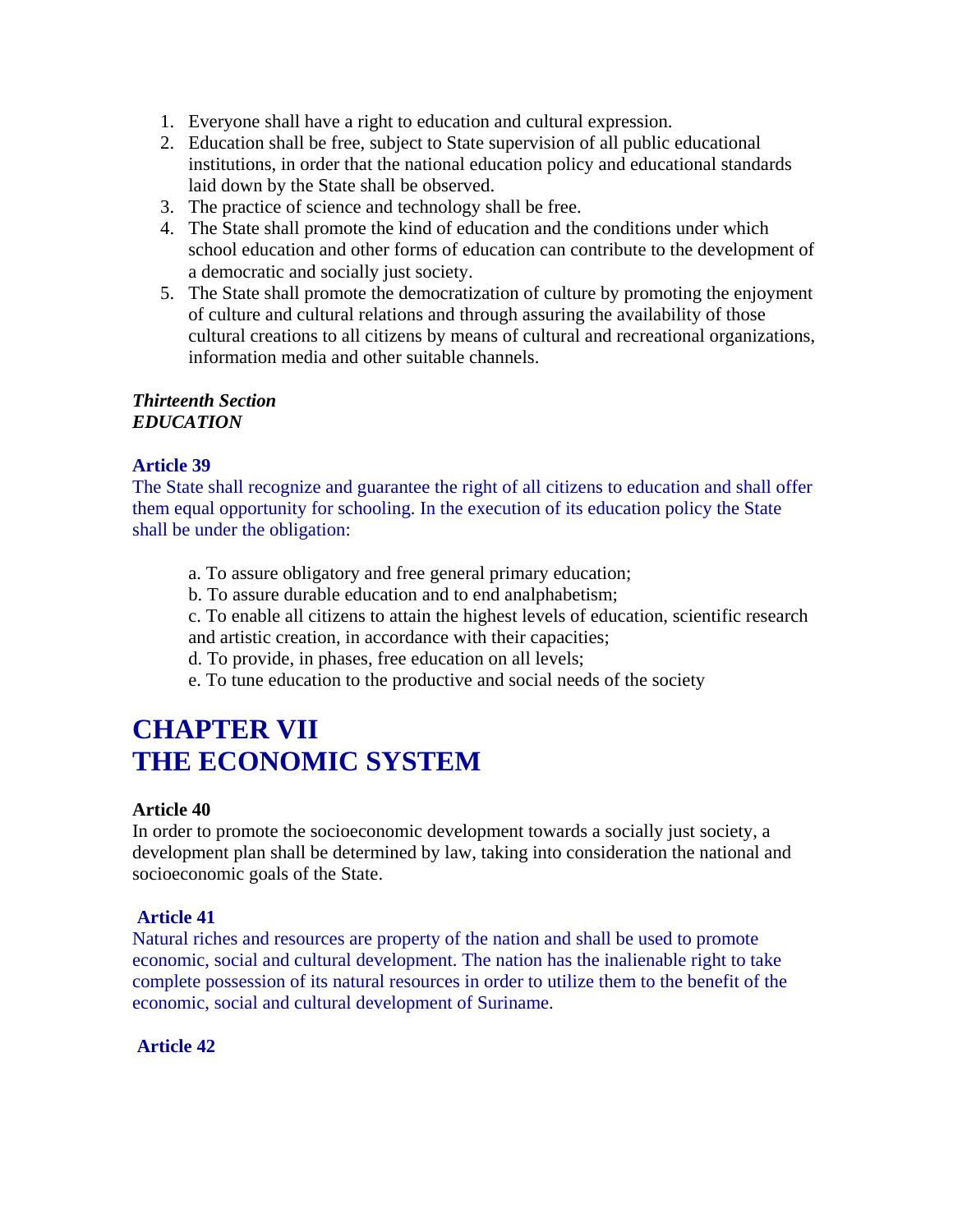- 1. The law shall guarantee that the mode of exercise of trade and industry is not contrary to the national goals, the public interest and notably the public policy, health, morality and state security.
- 2. The traffic of foreign currency shall be regulated by law.

The structure of the financial system shall be regulated by law in such a manner that by saving and by the correct allocation of the necessary financial means, investments in the productive sector would be advanced.

### **Article 44**

The right to industrial property shall be regulated by law.

# **CHAPTER VIII THE SOCIAL ORDER**

#### **Article 45**

The social order shall be based in principle on a society, wherein all Suriname citizens have equal rights and obligations.

#### **Article 46**

The State shall create the conditions, which underlie the education of citizens who are capable of participating in a democratic and effective manner in the development process of the nation.

#### **Article 47**

The State shall save and protect the cultural heritage of Suriname, shall promote its preservation and promote the use of science and technology in the context of the national development aims.

## **Article 48**

- 1. The State shall supervise the production and availability of and the trade in chemical, biological, pharmaceutical and other products, intended for consumption, medical treatment and diagnosis.
- 2. The State shall supervise all medical, pharmaceutical and paramedical practioners and practices.
- 3. The inspection of the products and functions mentioned in paragraphs (2) and (3) shall be regulated by law.

#### **Article 49**

A housing plan shall be determined by law, aimed at the procurement of a sufficient number of affordable houses and State control of the use of real estate for public housing.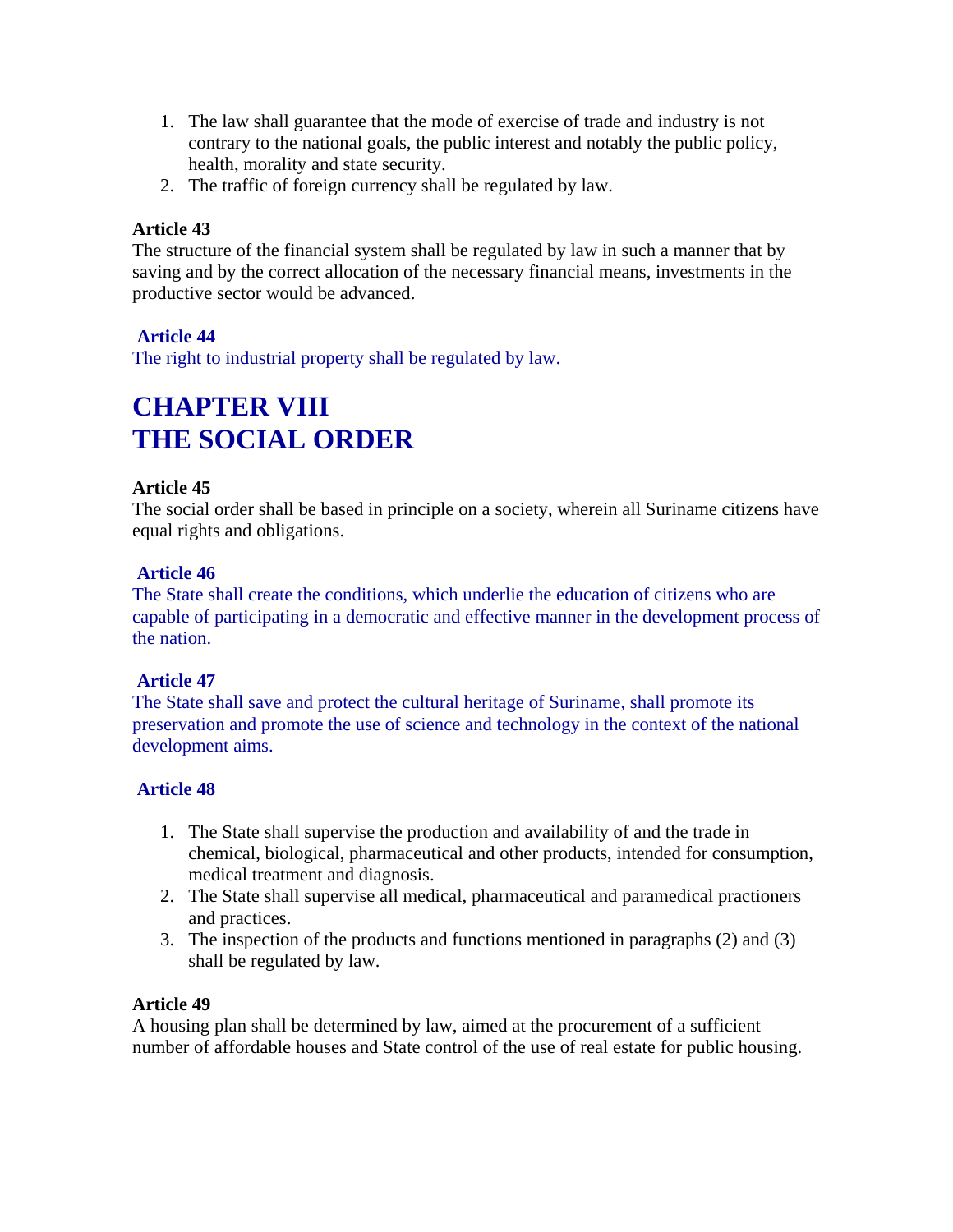The policy in relation to social security for widows, orphans, the aged, invalids and incapacitated workers shall be indicated by law.

### **Article 51**

The State shall take care to make the services of legal aid institutions accessible to those looking for justice.

# **CHAPTER IX PRINCIPLES OF DEMOCRATIC STATE ORGANIZATION**

## *First Section POLITICAL DEMOCRACY*

### **Article 52**

- 1. All political power is vested in the people and shall be exercised in accordance with the constitution.
- 2. Political democracy is characterized by the participation and representation of the Suriname people, which shall express itself through the participation of the people in laying down a democratic political regime, and through their participation in legislation and administration, aimed at the upholding and expanding of this system. Political democracy shall further create the conditions for the participation of the people in the general, free and secret elections for the composition of representative organs and of the Government.
- 3. Accountability to the people, supervision of government actions by institutions created for that purpose and the right of revocation with regard to elected representatives are guarantees for true democracy.

### *Second Section POLITICAL ORGANIZATIONS*

#### **Article 53**

- 1. The State shall accept the freedom of citizens to create political organizations, subject to the limitations which stem from the law.
- 2. Political organizations shall respect the national sovereignty and democracy.
- 3. In exercising their rights the political organizations shall take into account the following:

a. Their goals may not be in violation of or incompatible with the Constitution and the laws;

b. The organization shall be accessible to the Suriname citizen, who fulfills criteria to be defined by law provided that he agrees upon the basic principles of the party.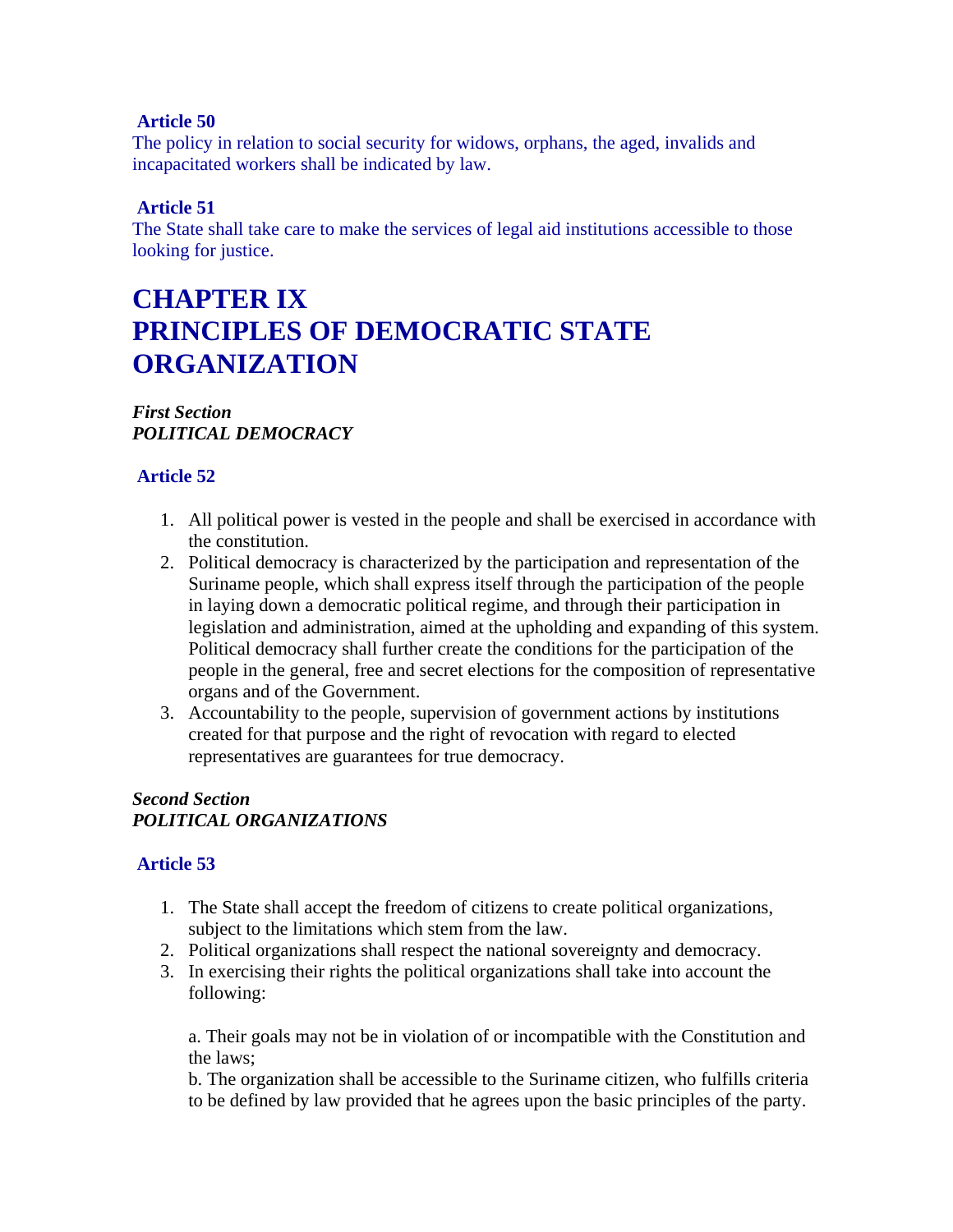c. The internal organization must be democratic, which shall be evidenced inter alia by:

- o regular committee elections;
- o the prerequisite that candidates proposed of the chamber of representatives shall be elected within the party structures;

d. The electorate shall be informed of the political program and the election program of the political organizations;

e. Annual publications of sources of income and accounts shall be made in the Official Journal of the Republic of Suriname and at least one newspaper; f. Their functioning shall be in accordance with principles of good administration, and with prescribed legal rules for the guaranteeing of openness and transparency; g. The drafting of a programme, with as sole goal the promotion of the national interest

#### *Third Section BASIC PRINCIPLES FOR THE FUNCTIONING OF THE STATE ORGANS*

### **Article 54**

- 1. The State is obliged to register those with voting rights and to convoke them to participate in the elections. The registration of the voters shall serve no other purpose. Those with a right to vote are obliged to cooperate with the registration of the electorate.
- 2. For the organization and the functioning of the state organs the following principles shall be respected:

a. Decisions of higher State organs shall be binding upon lower organs. This rule does not apply to judicial organs;

b. Lower State organs shall be deemed to submit justification to the superior organs and to give account of their work;

c. The administrative and executive institutions shall be subject to control by the representative bodies;

d. The freedom of discussion, criticism and recognition of the minority by the majority shall apply in all councils and organs of the State;

e. Those who hold political office shall be liable in civil and criminal law for their acts and omissions;

f. Those who hold political office shall be under the obligation to fulfill their tasks in the public interest;

g. No one shall be nominated for life in a political office;

h. The central authority shall organize the regular dissemination of information on government policy and state administration, in order to allow the people to participate optimally in the administrative structures. The lower administration shall have the obligation to create a process of communication with the people, for the purpose of making government answerable to the public and to ensure the participation of the people in policy-making.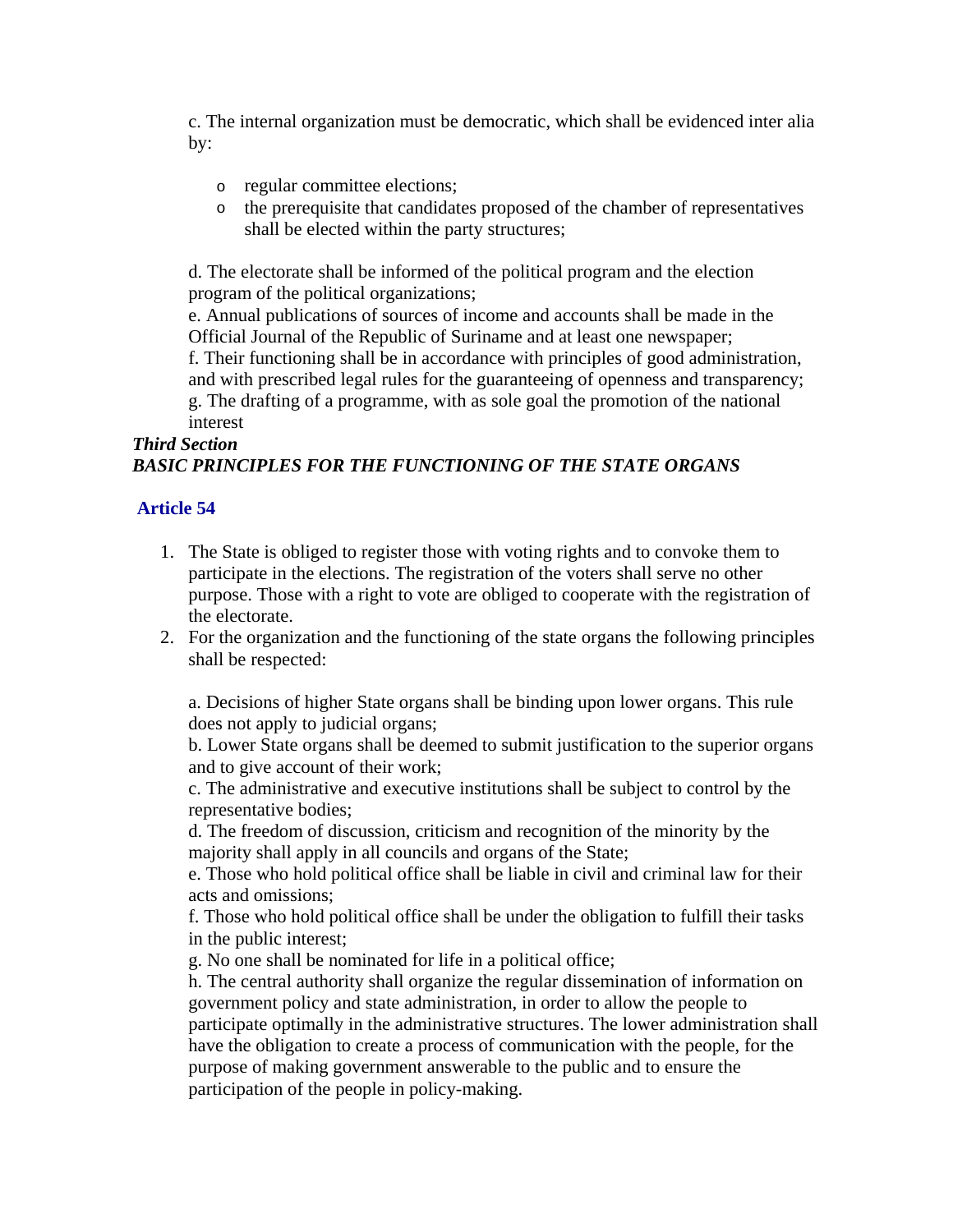# **CHAPTER X THE NATIONAL ASSEMBLY**

## *First Section ORGANIZATION AND COMPOSITION OF THE NATIONAL ASSEMBLY*

## **Article 55**

- 1. The National Assembly represents the people of the Republic of Suriname and expresses the sovereign will of the nation.
- 2. The National Assembly is the highest organ of the State.

## *Second Section ELECTION OF THE MEMBERS OF THE NATIONAL ASSEMBLY*

#### **Article 56**

- 1. Members of the National Assembly shall be elected for a five-year term.
- 2. The law can only derogate from the five-year term in case of war or other extraordinary circumstances, which prevent the holding of elections.

#### **Article 57**

- 1. The members of the National Assembly shall be elected directly by the inhabitants having Suriname nationality and having reached the age of eighteen years.
- 2. Each elector shall have one vote only.

#### **Article 58**

Those persons shall be debarred from exercising the right to vote:

- a. To whom the right to vote has been denied by an irrevocable judicial decision;
- b. Who are lawfully deprived of their liberty
- c. Who, by virtue of an irrevocable judicial decision, have lost the right to dispose
- of or administer their property on account of insanity or imbecility.

#### **Article 59**

Eligible are the inhabitants who have Suriname nationality, who have reached the age of twenty-one and have not been deprived of the right to vote on the grounds mentioned in the previous article under (a) and (c).

#### *Article 60*

Everything else relating to universal suffrage, the creation of an independent electoral council and its authority the division of Suriname in electoral districts, the repartition of seats in the National Assembly by electoral district and the methods according to which the allocation of seats takes place shall be regulated by law. This law shall be passed with a 2/3 majority.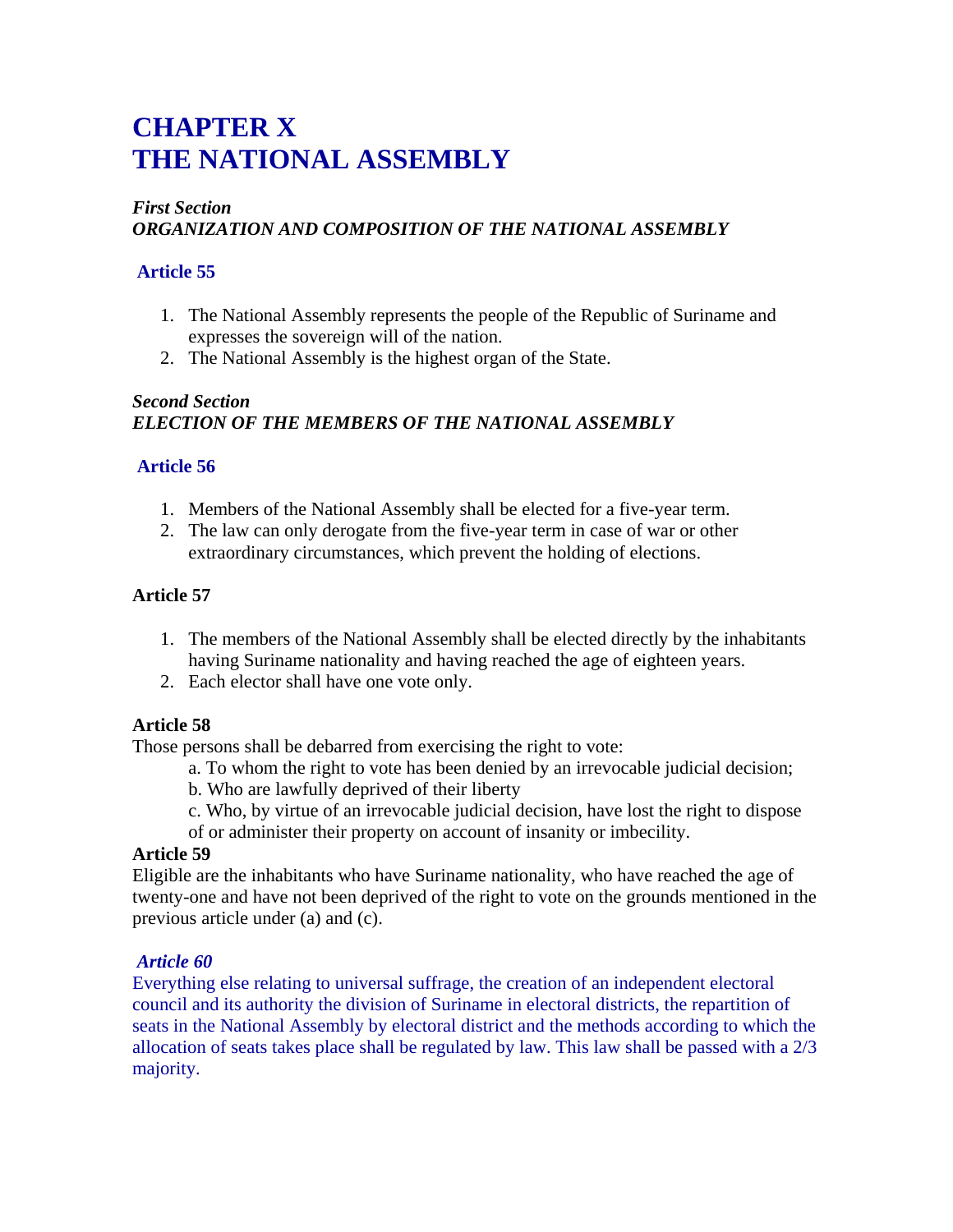#### *Third Section MEMBERSHIP OF THE NATIONAL ASSEMBLY*

### **Article 61**

- 1. The National Assembly consists of 51 members chosen by district on the basis of general, free and secret elections by virtue of the system of proportionate representation on the highest number of average and preferential votes.
- 2. Persons who have submitted their candidacy for election as representatives in the National Assembly shall live in said district and shall have had their main or real residence there during two years preceding the elections.

#### **Article 62**

The law determines for which functions the membership of the National Assembly shall result in the suspension from duty.

#### **Article 63**

Repealed.

#### **Article 64**

The sessions of the National Assembly and of the other representative organs on the local and district levels coincide as much as possible.

### **Article 65**

When assuming office the members shall make the following oath or promise:

*"I swear (promise) that in order to be elected a member of the National Assembly I have not given or promised, nor will give or promise, directly or indirectly, under whatsoever name or pretext, anything to anyone whomsoever.*

*I swear (promise) that in order to do or refrain from doing anything whatsoever in this office, I will not accept any promises or presents, directly or indirectly, from anyone whomsoever.*

*I swear (promise) that I will fulfill the office of member of the Assembly conscientiously. I swear (promise) that I will foster the well-being of Suriname to the best of my capacities. I swear (promise) obedience to the Constitution and all other rules of law.*

*I swear (promise) allegiance to the Republic of Suriname. So help me, God Almighty (that I declare and promise)."*

#### **Article 66**

Within thirty days at the latest after the members of the National Assembly are chosen, this organ convenes under the chairmanship of the member most senior in years, and in case of unavailability or absence, always by the next eldest member. In this meeting the National Assembly shall examine the credentials of its new members, and shall settle disputes arising concerning those credentials or the election itself, according to rules to be laid down by law.

In the case where several members could be eligible for appointment as most senior member, who will act as chairman is decided by lot.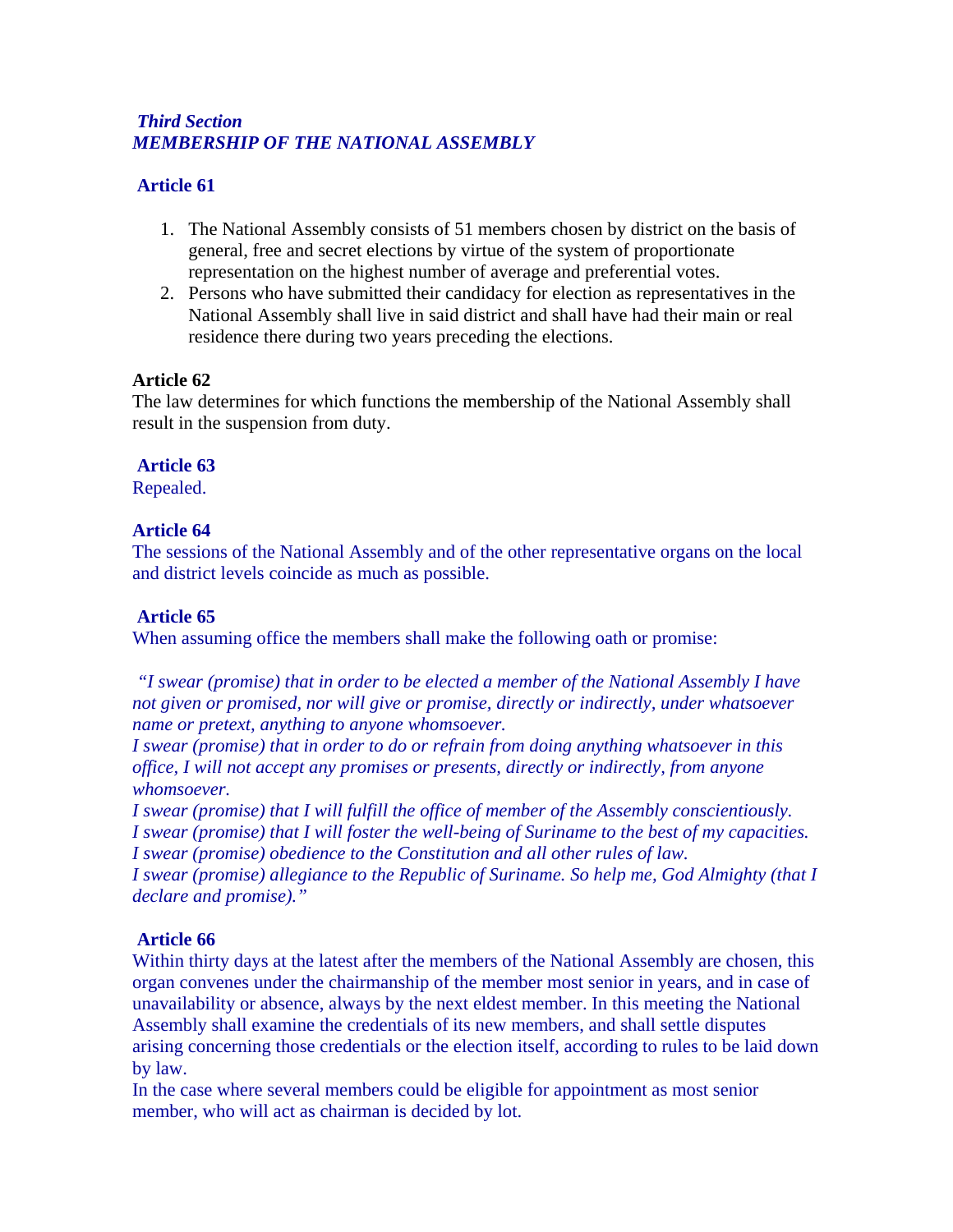- 1. The most senior member referred to in the previous article shall, previous to this meeting, take the prescribed oath or promise before the President, after which he shall swear in the other fifty members. Hereafter, the meeting attends to the business of electing a speaker and a deputy speaker of the National Assembly, who shall immediately assume their functions.
- 2. The speaker shall take the required oath or promise, in the National Assembly before the acting chairman.
- 3. If the acting chairman is elected as speaker he takes the required oath or promise in the National Assembly before the deputy speaker.

#### *Fourth Section TERMINATION OF THE MEMBERSHIP OF THE NATIONAL ASSEMBLY*

#### **Article 68**

- 1. Membership of the National Assembly is terminated by:
	- a. Death;
	- b. Discharge on personal request;
	- c. Revocation of the member in the manner to be laid down by law;;
	- d. The arising of conditions that exclude eligibility;
	- e. an appointment as Minister or Under-Minister;
	- f. Absence during an uninterrupted period of five months

g. Condemnation for criminal offence in an irrevocable judicial decision to a penalty involving loss of liberty of at least five months.

- 2. Membership of the National Assemply is incompatible with the office of Minister or Under-Minister, provided that upon the election of a Minister or Under-Minister as a Member to the National Assembly, the office of Minister or Under-Minister can be combined with membership of the National Assembly for no longer than three months after admission to the National Assembly.
- 3. Further rules regarding the loss of membership of the National Assembly can be laid down by law.

# **CHAPTER XI THE LEGISLATURE**

#### *First Section EXERCISE OF LEGISLATIVE POWERS*

#### **Article 69**

The Legislator, the Government and the other organs of government shall respect the rules of the Constitution.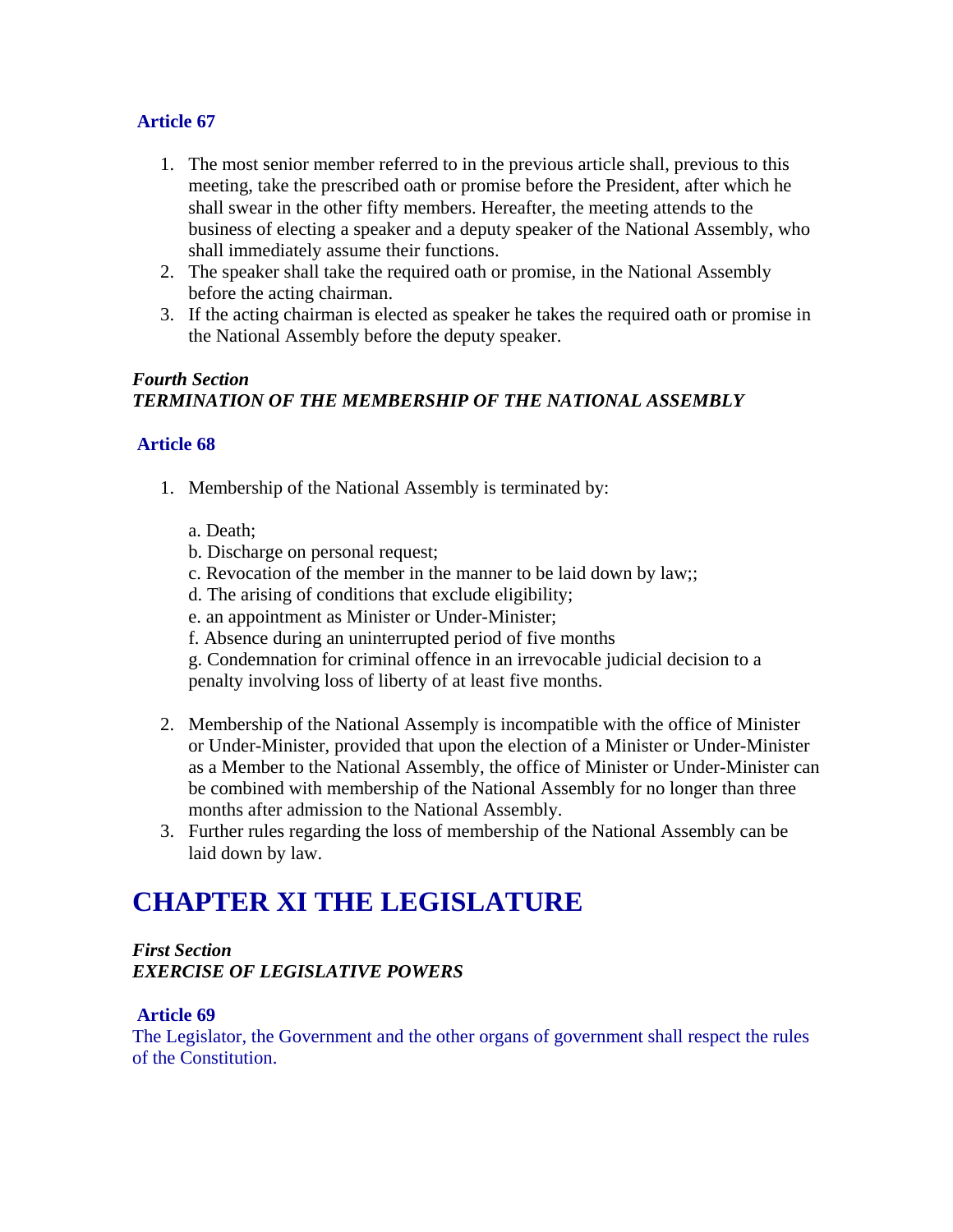The Legislative Power shall be exercised jointly by the National Assembly and the Government.

#### *Second Section POWERS OF THE NATIONAL ASSEMBLY*

### **Article 71**

- 1. The National Assembly shall have the power to decide over all proposals of law that will be submitted before it for approval.
- 2. The National Assembly shall have the power to decide by 2/3 majority on the organization of a People's Assembly or a plebiscite in those cases deemed necessary by the National Assembly, without prejudice to the provisions of Article 179, paragraph 2.
- 3. The National Assembly lays down its own standing order. These standing orders, in which rules of procedure for the People's Assembly shall be included, will be promulgated by state decree.

### **Article 72**

Without prejudice to what is reserved elsewhere in the Constitution for regulation by law, the following subjects shall certainly be determined by law:

- a. Treaties, subject to what is determined in article 104;
- b. The amending of the Constitution;

c. The declaration or the termination of the state of war, the civil or military state of emergency

d. The determination and change of the political-administrative partitioning of the Republic of Suriname;

e. The determination of the extent and boundaries of the territorial waters and the rights of the Republic of Suriname to the adjacent continental shelf and the economic zone;

f. The creation of a development council for national development;

g. The granting of amnesty or pardon.

#### **Article 73**

The socio-economic and political policy to be followed by the Government shall be previously approved by the National Assembly.

# **EXECUTIVE TASKS OF THE NATIONAL ASSEMBLY**

#### **Article 74**

The National Assembly has the following executive tasks:

a. The election of the President and the Vice-President;

b. The proposal for nomination to the President of the chairman and vice-chairman,

the members and the surrogate members of the organ charged with the supervision and control of the expenditure of the state finances;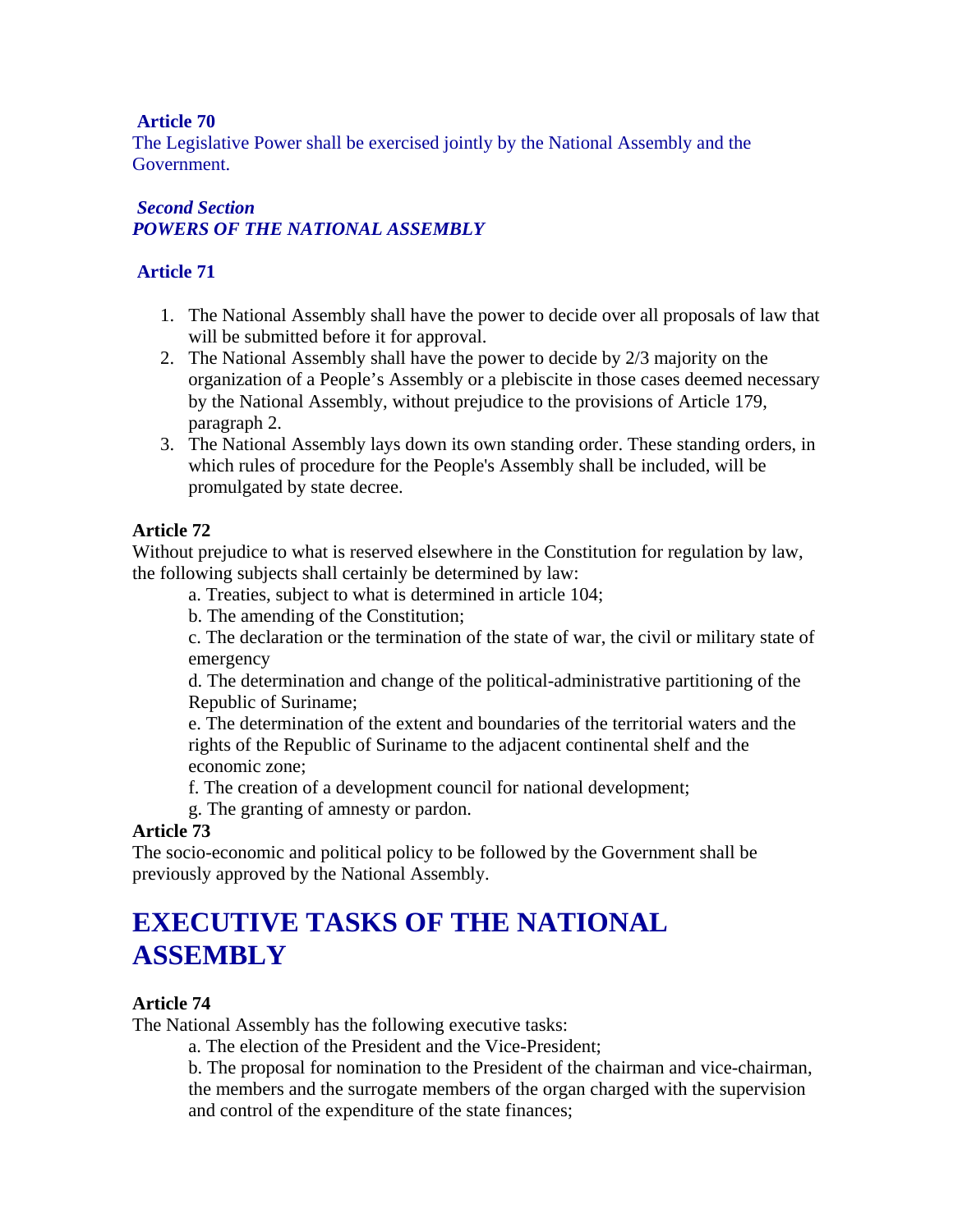c. Placing the nominations of the members of the Constitutional Court and their appointed deputies to the President;

d. Appointing, suspending and discharging the clerk of the Assembly;

e. Organizing any People's Assembly.

#### *Third Section LEGISLATIVE PROCEDURE RIGHTS OF AMENDMENT INITIATIVE, INTERROGATION AND INVESTIGATION*

### **Article 75**

- 1. The President introduces the proposals of law or other Government proposals before the National Assembly in a written message.
- 2. Public debate on any received Government proposal shall always be preceded by an examination of that proposal.
- 3. The National Assembly shall determine in its Rules of Order the manner in which such examination shall be made.

#### **Article 76**

The National Assembly shall have the right of ammend bills proposed by the Government.

## **Article 77**

- 1. If the National Assembly resolves to pass the proposal either unchanged or changed, it shall notify the President thereof.
- 2. If the National Assembly resolves not to pass the proposal it shall also give notice thereof to the President, with the request to review the bill more thoroughly. As long as the National Assembly has not taken a decision, the President shall have the right to withdraw the bill which he has submitted.

#### **Article 78**

Every member to the National Assembly shall have the right to introduce proposals of law to the National Assembly.

#### **Article 79**

The National Assembly shall have the right of examination, that is to be regulated by law.

## **Article 80**

- 1. All bills passed by the National Assembly and approved by the President shall acquire force of law after promulgation.
- 2. The laws shall be inviolable, subject to the provisions of Articles 106, 137 and 144, paragraph 2.

*Fourth Section PROCEDURE*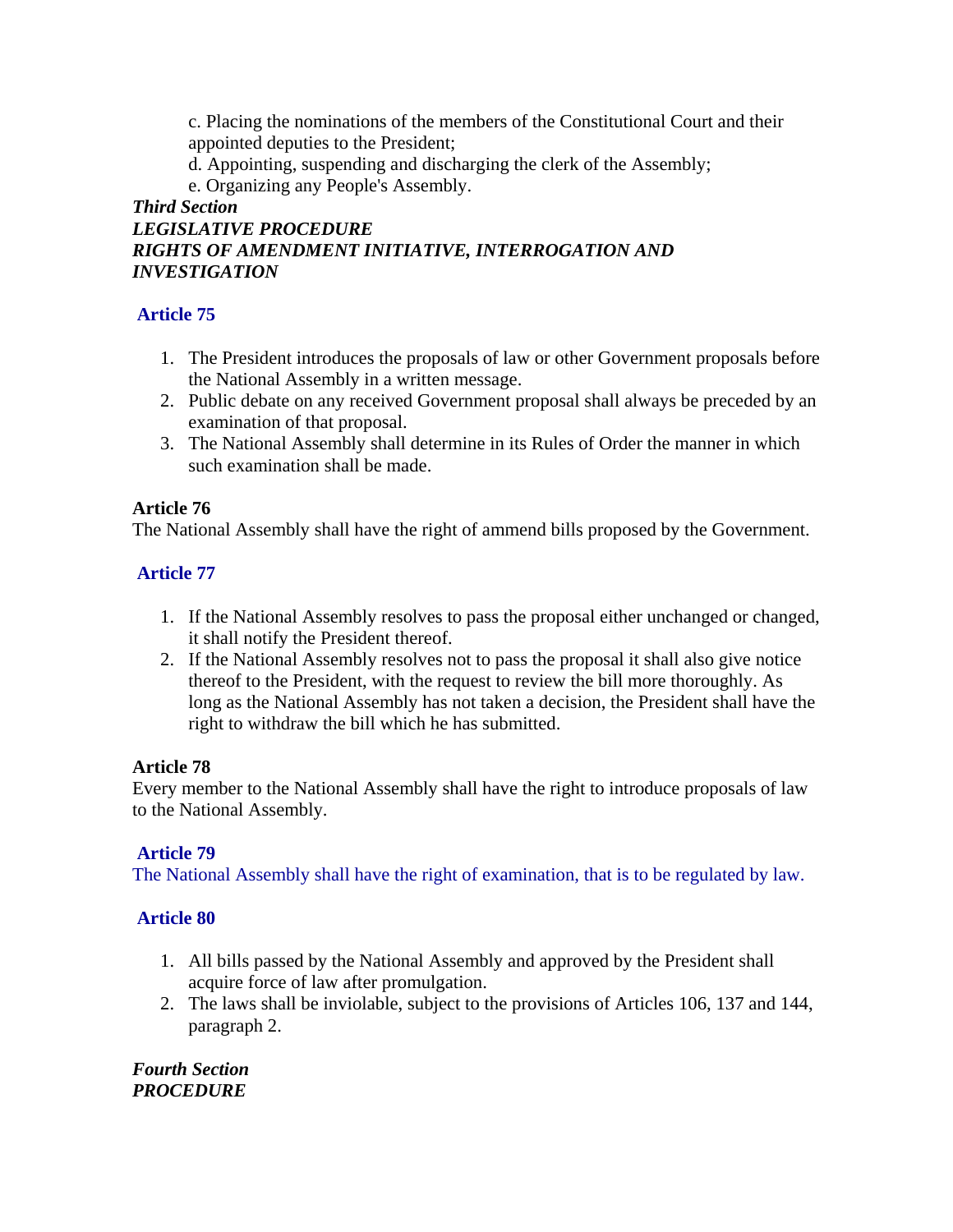Annually, and at the latest on the first working day of October, the President shall address the National Assembly on the policy to be followed by the Government.

### **Article 82**

All meetings of the National Assembly shall be held in public, except in special cases when it decides to convene behind closed doors.

## **Article 83**

- 1. The National Assembly may not commence deliberation or take decisions if no more than one half its members are present.
- 2. All decisions of the National Assembly shall be taken by a normal majority of votes, except for the provisions of paragraph 3 of the present Article, and of Article 60, Article 70 [paragraph 2], and Article 84, paragraph 4.
- 3. A majority of at least 2/3 of the constitutional number of members of the National Assembly shall be required for decisions concerning:

a. The Amendment of the Constitution;

b. The Amdendment of the electoral act insofar as it involves the subjects indicated in Article 60;

- c. The election of the President;
- d. The election of the Vice-President;

e. The organization of a People's Assembly, subject to the provisions of Article 181, paragraph 2;

f. The organization of a plebiscite.

#### **Article 84**

- 1. In the event of an equality of votes at a meeting attended by all who are at that moment members of the National Assembly, the motion shall be considered as having been defeated.
- 2. In the event of an equality of votes at a meeting not attended by all those who are at the moment members of the National Assembly, the motion shall be postponed until a subsequent meeting. The motion shall be considered as having been defeated in the event of an equality in such meeting.
- 3. Voting shall be by roll-call if at least five members desire this and shall then be by word-of-mouth; however in case of the election or nomination of persons, voting shall be by secret and unsigned ballot.
- 4. The meeting can decide by at least two thirds of the votes cast that a specific matter shall be voted by closed and unsigned voting papers.

## **Article 85**

1. The Government shall provide the National Assembly with the requested information either in writing or orally. It can be invited by the National Assembly to attend the meeting.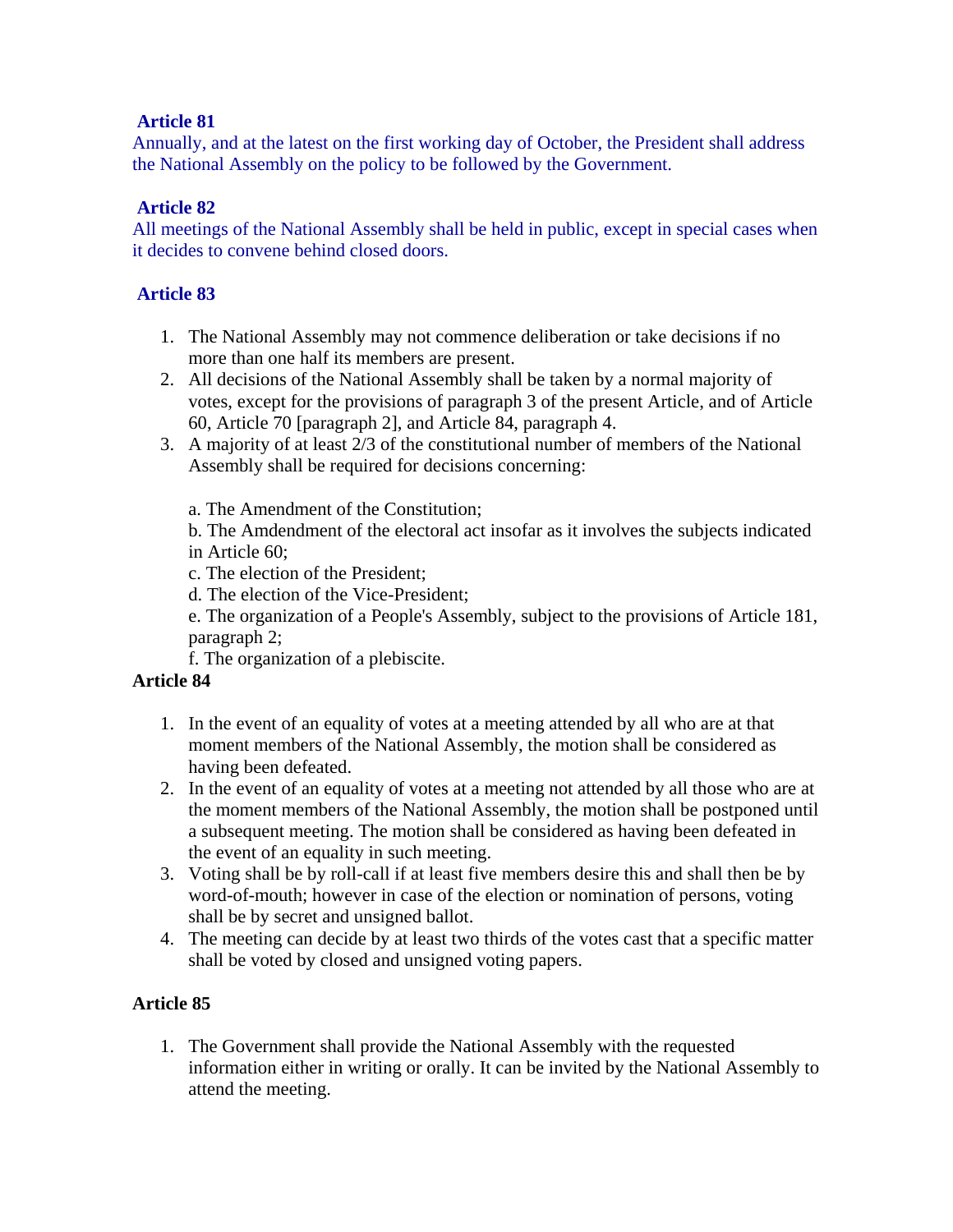2. The Government can attend meetings of the National Assembly as well as the People's Assembly. It has an advisory vote in those meetings. It can be assisted in the meetings by experts.

#### **Article 86**

The law regulates the financial provisions for the benefit of the members and former members of the national Assembly and their surviving relatives.

### **Article 87**

- 1. The National Assembly appoints, suspends and discharges its clerk. The clerk may not at the same time be a member of the National Assembly.
- 2. The law regulates his position.

#### *Fifth Section IMMUNITY*

#### **Article 88**

The speaker, the members of the National Assembly, the Government and the experts referred to in article 85, paragraph (2), shall be exempt from criminal prosection for anything they have said at the assembly or have submitted to it in writing, except that if in so doing they had made public what was said or submitted under obligation of secrecy in a closed meeting.

#### **Article 89**

The National Assembly is bound to inform the district councils in a manner to be laid down by law about decisions taken or viewpoints expressed that are of significance to their districts.

# **CHAPTER XII THE PRESIDENT**

#### *First Section GENERAL PROVISIONS*

#### **Article 90**

- 1. The President is Head of State of the Republic of Suriname, Head of Government, Chairman of the Council of State and of the Security Council.
- 2. He is answerable to the National Assembly.

#### **Article 91**

1. The President and the Vice-President are elected by the National Assembly for five years. The term of office of the President is terminated at the swearing in of a newly appointed President. If the office becomes vacant, then the following President to be elected begins a new term of office.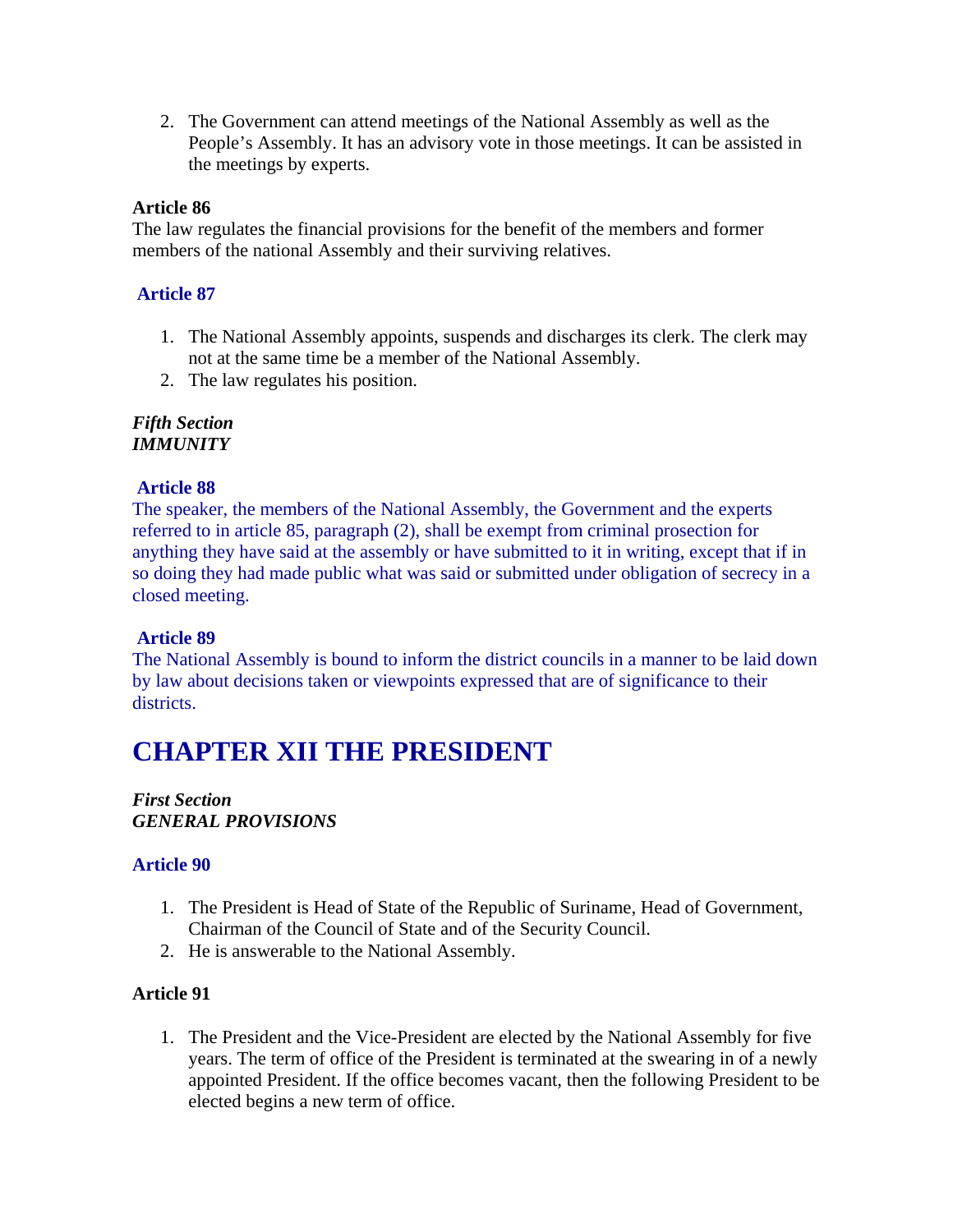2. The provisions of the previous paragraph apply equally to the Vice-President.

#### **Article 92**

- 1. To be eligible for appointment as President or Vice-President a candidate must:
	- possess the Suriname nationality;
	- have reached the age of thirty;
	- not be excluded from the right of active and passive suffrage;
	- not have acted in violation of the Constitution.
- 2. Before submitting his candidacy, he must have had his domicile and main and real residence in Suriname for at least six years.

#### **Article 93**

At the inauguration, the President and the Vice-President shall make the following oath or promise:

*"I swear (promise) that in order to be elected President (Vice-President) of the Republic of Suriname I have not given or promised, nor will give or promise, directly or indirectly, under whatsoever name or pretext, anything to anyone whomsoever.*

*I swear (promise) that in order to do or refrain from doing anything whatsoever in this office, I will not accept any promises or presents, directly or indirectly, from anyone whomsoever.*

*I swear (promise) that in fulfilling the office of President (Vice-President) I will attend to and foster, with all my powers, the interests of the county and the people.*

*I swear (promise) that I will defend and preserve, with all my powers, the independence and territory of the Republic of Suriname; that I will protect the general and particular liberty and the rights of all people and will employ, for the maintenance and promotion of the particular and general welfare, all means which the laws and circumstances place at my disposal, as a good and faithful President (Vice-President) should do.*

*I swear (promise) obedience to the Constitution and all other rules of law.*

*I swear (promise) allegiance to the Republic of Suriname. So help me God Almighty (That I declare and promise)."*

#### **Article 94**

The President and the Vice-President shall not hold other political and administrative offices in the civil service, shall not fulfill functions in trade and commerce or labor unions and shall not practice any other professions.

#### **Article 95**

The President and Vice-President may neither directly or indirectly participate in any undertaking, nor act as guarantor thereof, which is based on an agreement for profit or gain made with the State or with a part thereof. They may hold no money claims, except for government bodys, against the State.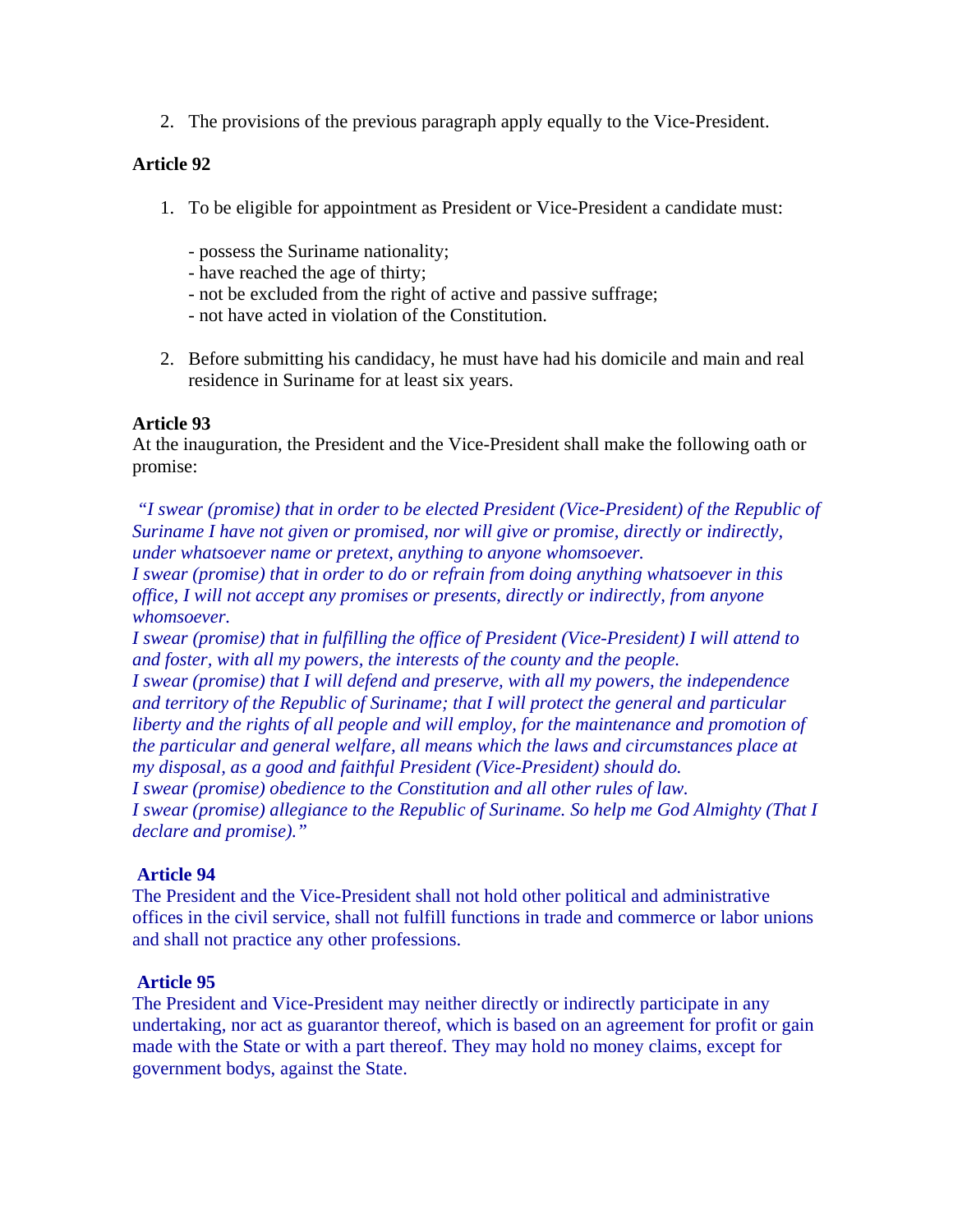The President and the Vice-President may neither directly nor indirectly participate in any concession undertaking of any nature established in Suriname or operating therein.

#### **Article 97**

- 1. The President may not be related by marriage or by blood up to the second degree with the Vice-President, the ministers, the vice-ministers and the chairman and other members of the State Council and the organ that is charged with the supervision and control of the expenditure of state finances.
- 2. He who comes to stand in a forbidden degree of relation after his appointment retains his office only after leave thereto is given by law.

#### **Article 98**

The office President is exercised by the Vice-President:

- a. In case the President is declared unfit to exercise his powers;
- b. In case the President has laid down the exercise of his powers temporarily;
- c. As long as there is no President or if he is absent;

d. If, in the case described in article 140, prosecution against the President has been initiated.

<B*Second Section POWERS OF THE PRESIDENT*

#### **Article 99**

The executive power is vested in the President.

#### **Article 100**

The President shall have the supreme authority over the armed forces.

#### **Article 101**

The President shall have the direction of foreign relations and shall promote the development of the international legal order.

- 1. The President shall not declare the Republic of Suriname to be at war, in danger of war of in state of siege, except with the previous consent of the National Assembly. This consent shall not be required when, as a result of force majeure, consultation with the National Assembly has appeared to be impossible.
- 2. The President shall not declare war, danger of war or state of siege between the State of Suriname and another power to be terminated, except with the previous consent of the National Assembly. This consent shall not be required when, as a result of force majeure, consultation with the National Assembly is not possible.
- 3. To maintain external and domestic security, in case of war, danger of war or in case of serious threat to or disturbance of the domestic order and peace which could result in substantial damage to the interests of the State, the President can declare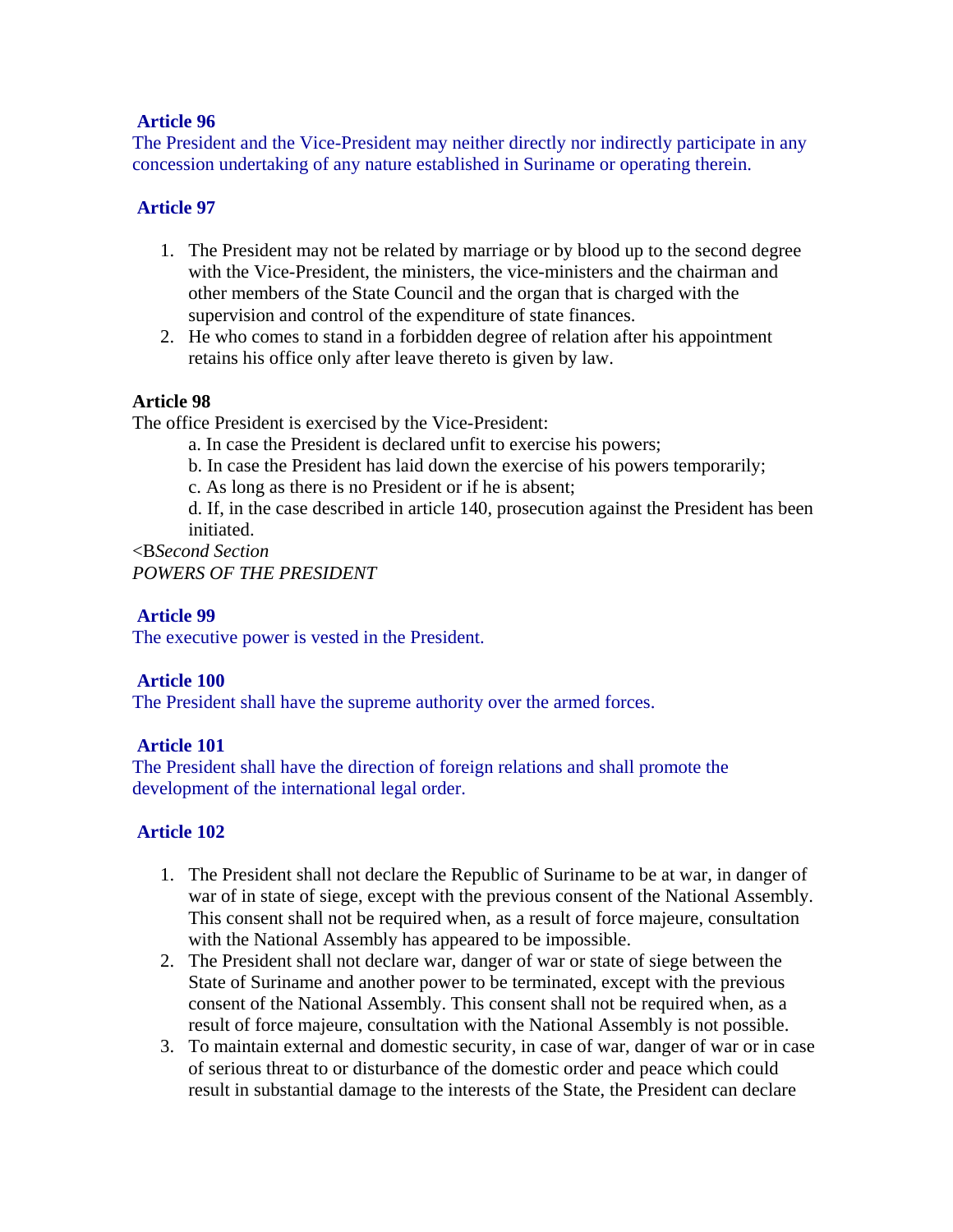the state of emergency in any part of Suriname, subject to previous consent of the National Assembly.

4. The President shall not declare the State of emergency to be terminated, except with previous consent of the National Assembly. This consent is not required when consultation with the National Assembly has, as a result of force majeure, appeared to b e impossible.

### **Article 103**

Agreements with other powers and with organizations based on international law shall be concluded by, or by authority of, the President and shall be, insofar as the agreements require, ratified by the President. These agreements shall be communicated to the National Assembly as soon as possible; they shall not be ratified and they shall not enter into force until they have received the approval of the National Assembly.

### **Article 104**

- 1. Approval shall be given either explicitly or implicitly. Explicit approval shall be given by law. Implicit approval has been given if, within thirty days after the agreement has been submitted for that purpose to the National Assembly, no statement has been made by the National Assembly expressing the wish that the agreement be subject to explicit approval.
- 2. The law determines the cases in which no approval is required.

#### **Article 105**

The provisions of the agreements mentioned in Article 103 which may be directly binding on anyone, shall become effective upon promulgation.

#### **Article 106**

Legal regulations in force in the Republic of Suriname shall not apply, if this application should be incompatible with provisions that are directly applicable to anyone, to agreements entered into either before or after the enactment of the regulations.

#### **Article 107**

The law shall regulate the publication of agreements and of decisions of international organizations.

#### **Article 108**

On proposal of the Government, the President confers honorary orders of the Republic of Suriname upon people who are eligible thereto.

#### **Article 109**

The President shall have the right to grant pardons for penalties inflicted by judicial sentence. He shall exercise this right after having ascertained the opinion of the judge, who had taken the judicial sentence.

# **POWERS WITH REGARD TO OTHER ORGANS**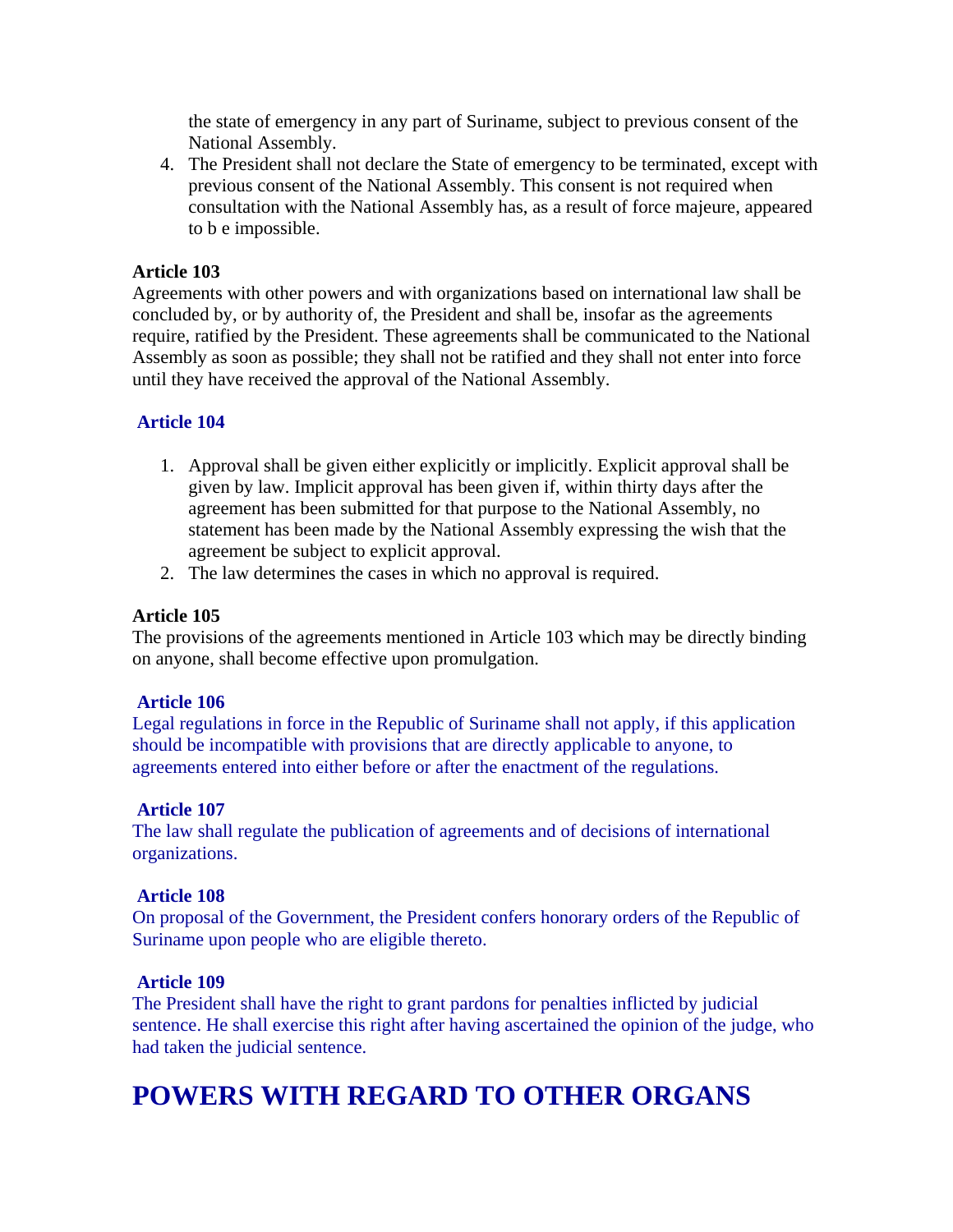The President furthermore has the powers;

a. To constitute the Council of Ministers, after consultation, including with regard to the results of the elections;

b. To direct the preparatory work for the government programme

c. To direct the activities of the State Council;

d. If required, to convene and to lead the meatings of the Council of Ministers;

e. To appoint and remove ministers from office;

f. To ratify approved bills and propose state decrees;

g. To suspend decions of the Council of Ministers, and of Ministers;

h. To appoint to suspend and to discharge any person to whom a public service is entrusted, inasmuch as appointing, suspending or discharging has not assigned to another state institution.

# **POWERS IN INTERNATIONAL RELATIONS**

#### **Article 111**

In international relations the President has the power:

a. To appoint, to discharge, to replace and to suspend diplomatic representatives of the Republic of Suriname;

b. To accredit or not to accredit diplomatic representatives of other states;

c. To accept letters of accreditation of foreign diplomatic representatives.

#### **Article 112**

All other matters relating to the President shall be regulated by law.

# **CHAPTER XIII THE COUNCIL OF STATE, THE GOVERNMENT, THE COUNCIL OF MINISTERS AND THE MEMBERS OF THE COUNCIL OF MINISTERS**

*First Section THE COUNCIL OF STATE*

#### **Article 113**

There is a Council of State, whose composition and powers shall be regulated by law. The President is Chairman of the Council of State.

#### **Article 114**

On assuming office the members of the Council of State shall take the following oath or make the following promise before the President:

*"I swear (promise) that in order to be appointed member of the Council of State, I have not given or promised, nor will I give or promise, anything, directly or indirectly, to anyone whomsoever, under whatsoever name or pretext.*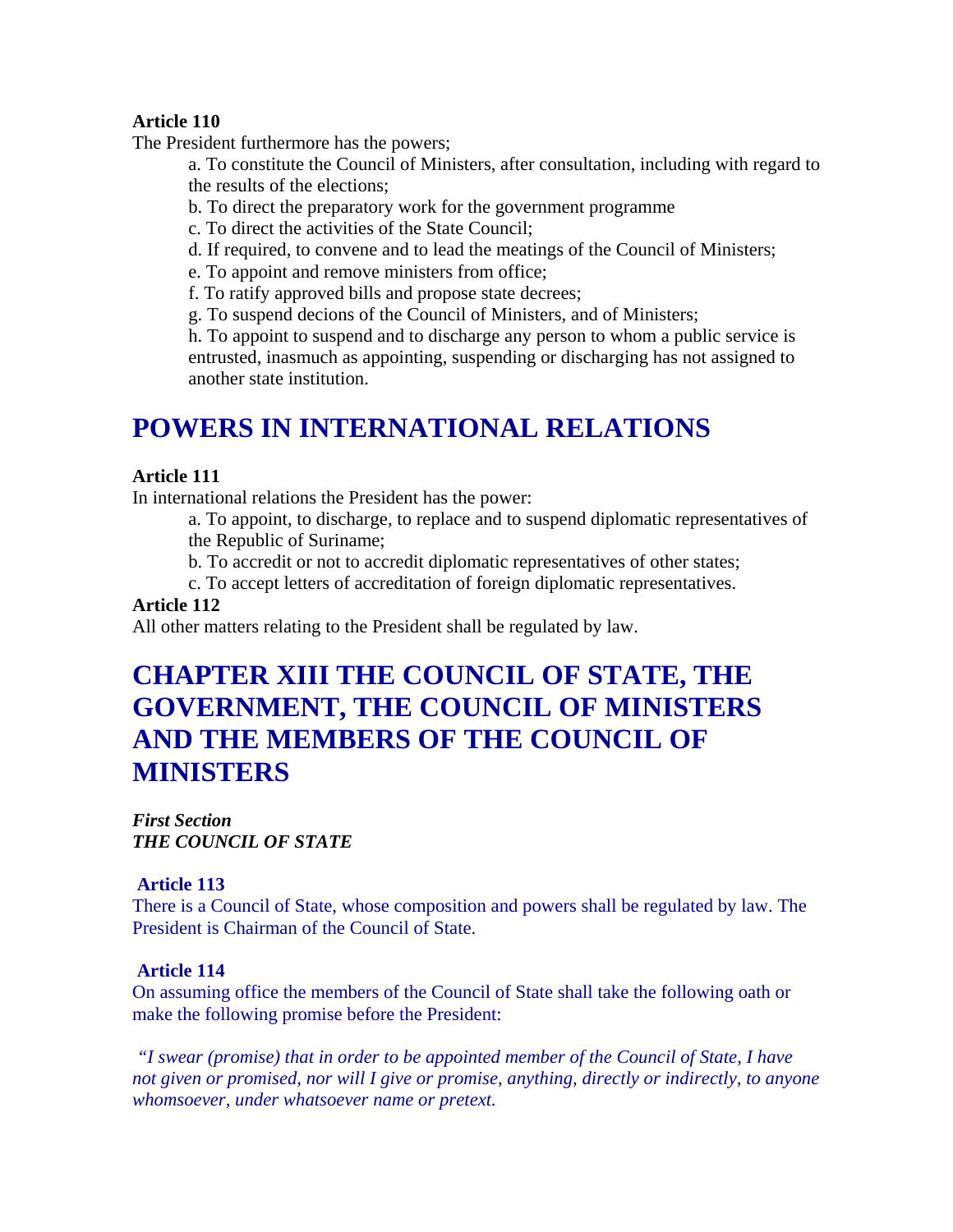*I swear (promise) that in order to do or to refrain from doing anything whatsoever in this office, I will not accept, directly or indirectly, any promises or presents from anyone whomsoever.*

*I swear (promise) that I will perform my duties and that I will not make public the things of which I have taken cognizance, through my appointment as member of the Council of State, and which are entrusted to me as secret, or of which I should understand the confidential character, except to those persons to whom I am obliged by law ex officio to communicate them.*

*I swear (promise) obedience to the Constitution and all other rules of law. I swear (promise) allegiance to the Republic of Suriname. So help me, God Almighty (That I declare and promise)."*

# **POWERS OF THE COUNCIL OF STATE**

Article 115

1. The Council of State has without prejudice to what is regulated by law the following powers:

a. To advise the President in execution of his office of Head of State and Head of Government;

b. To advise the Government on general policy matters and on the content of bills, as well as agreements under international law for which the consent of the National Assembly is required;

- c. To advise the Government on proposed state decrees;
- d. To pass its own standing orders, which shall be determined by state decree;
- e. To advise the Government on proposals of general administrative measures;
- 2. Repealed.

#### *Second Section THE GOVERNMENT*

#### **Article 116**

- 1. The President with the Vice-President and the Council of Ministers form the Government. The Vice-President is charged with the day-to-day management of the Council of Ministers and is as such responsible to the President.
- 2. The Government is responsible to the National Assembly.

#### **Article 117**

The Government draft state decrees. Provisions which are enforceable by penalties shall not be made by such state decree unless it is pursuant to the law. The law regulates the applicable punishment.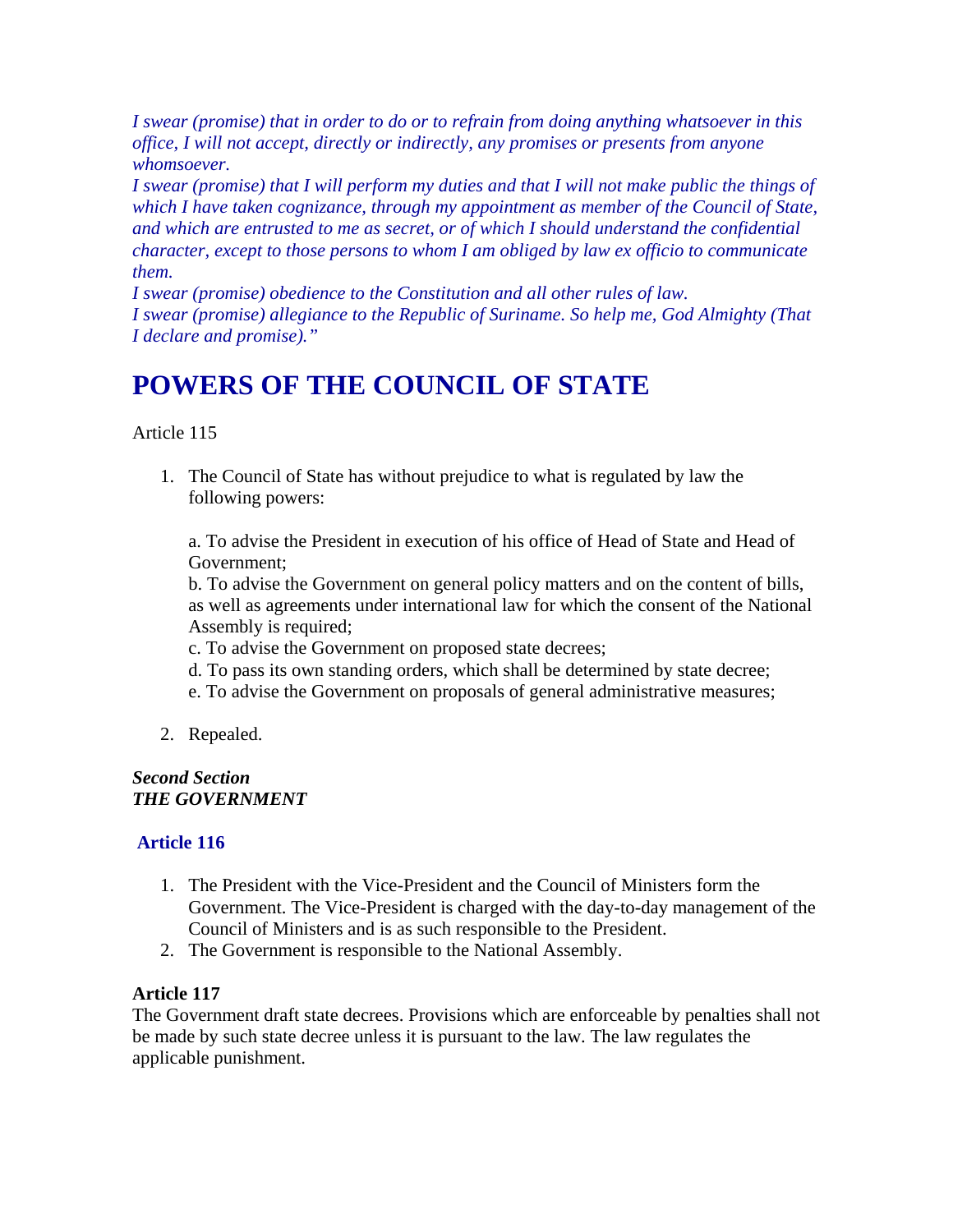The manner of promulgation of laws and state decrees and the moment at which they became effective shall be regulated by law.

### *Third Section THE COUNCIL OF MINISTERS*

#### **Article 119**

- 1. The Council of Ministers is the highest executive and administrative organ of the Government.
- 2. The Ministers together form the Council of Ministers, which is presided by the Vice-President.
- 3. The Council of Ministers has at least one deputy chairman.

### **Article 120**

The meetings of the Council of Ministers may be attended by specialized and/or technical experts at the invitation of the chairman.

### **Article 121**

The Council of Ministers is under the obligation to assist in the procurement of information to the Council of State for the execution of its advisory and supervisory task.

# **TASKS OF THE COUNCIL OF MINISTERS**

#### **Article 122**

Subject to that which is laid down in the Rules of Order of the Council, that Council of Ministers has as tasks:

- a. To execute the policy determined by the Government
- b. To prepare legislative acts and administrative regulation;

c. To supervise the correct execution of decrees when their execution is entrusted to it;

d. To prepare and to execute an efficient policy;

e. To give direction to administrative organs and to supervise administrative functions of local organs by means of the suitable ministerial debarments.

# **TASKS OF THE MEMBERS OF THE COUNCIL OF MINISTER**

- 1. The members of the council of Ministers shall be charged with leading their respective ministerial departments and with the tasks appointed to them by the Rules of Order of the Council of Ministers and by other Regulations.
- 2. The Ministers are answerable to the President.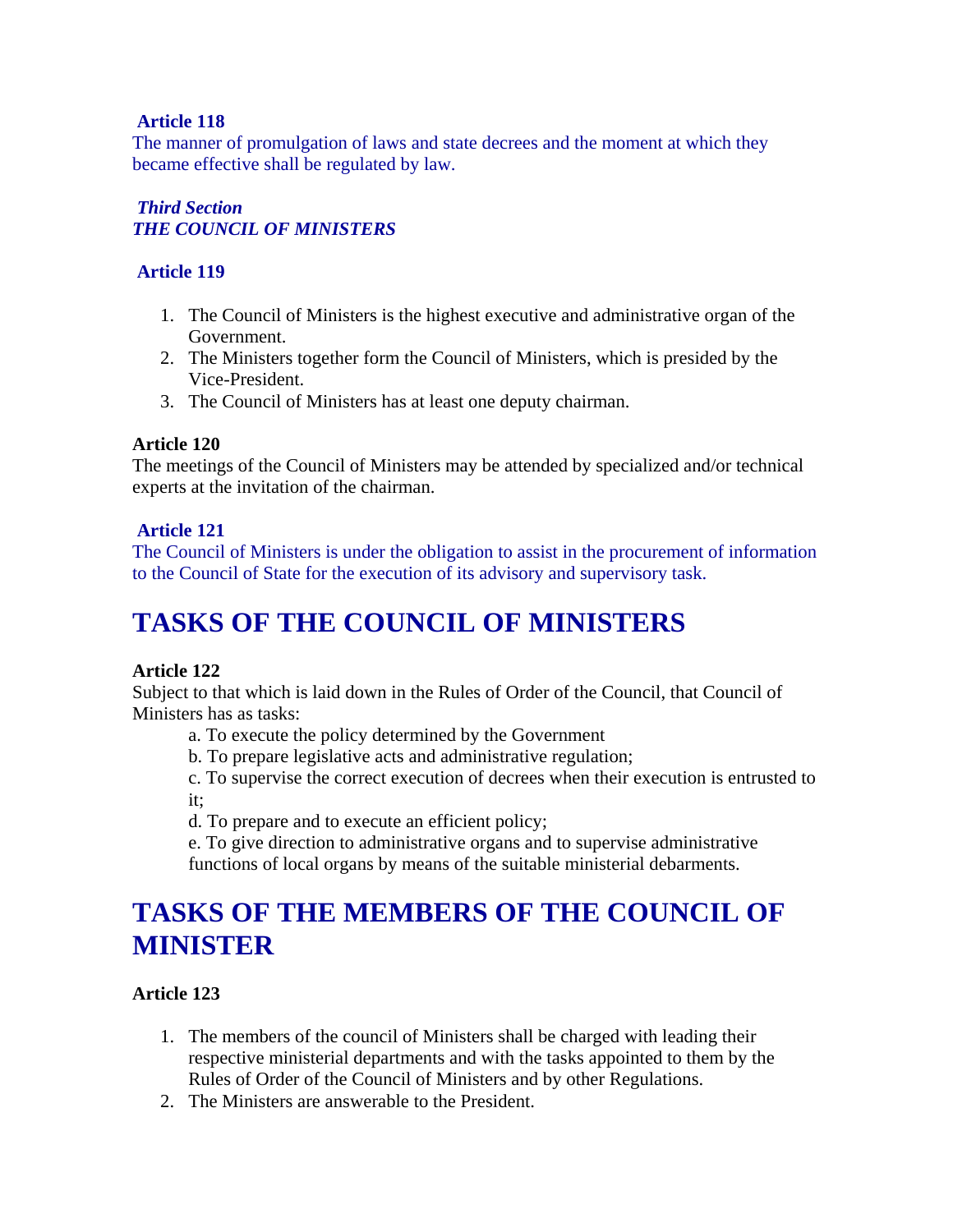#### *Fourth Section UNDER-MINISTRIES*

#### **Article 124**

The President may appoint to a ministerial department one or more Under-Ministers who, in cases the Minister deems necessary, may act as Minister in his stead, observant of his directions. The Under-Minister is on that account responsible to the President, without prejudice to the responsibility of the Minister.

#### **Article 125**

On assuming office, the Ministers and Under-Ministers shall take the following oath or make the following promise before the President:

*"I swear (promise) that in order to be appointed Minister (Under-Minister) I have not given or promised, nor will I give or promise, anything, directly or indirectly, to anyone whomsoever, under whatsoever name or pretext.*

*I swear (promise) that in order to do or to refrain from doing anything whatsoever in this office, I will not accept, directly or indirectly, any promises or presents from anyone whomsoever.*

*I swear (promise) that I will faithfully perform all the duties which the office of a minister lays upon me.*

*I swear (promise) that I will promote the well-being of Suriname to the best of my abilities. I swear (promise) obedience to the Constitution and all other legal rules. I swear (promise) allegiance to the Republic of Suriname.*

*So help me, God Almighty (That I declare and promise)."*

#### **Article 126**

The law regulates the financial provisions for the benefit of the Ministers, the Under-Ministers, and former Ministers and former Under-Ministers and of their surviving relatives.

## **Article 127**

The standing orders for the Council of Ministers shall be determined by state decree.

# **CHAPTER XIV THE NATIONAL SECURITY COUNCIL**

*First Section IN GENERAL*

#### **Article 128**

There shall be a National Security Council, which can commence its activities after the duly authorized institutions have decided to declare the state of war, threat of war, or the state of siege in case of military aggression, and the state of civil and military emergency.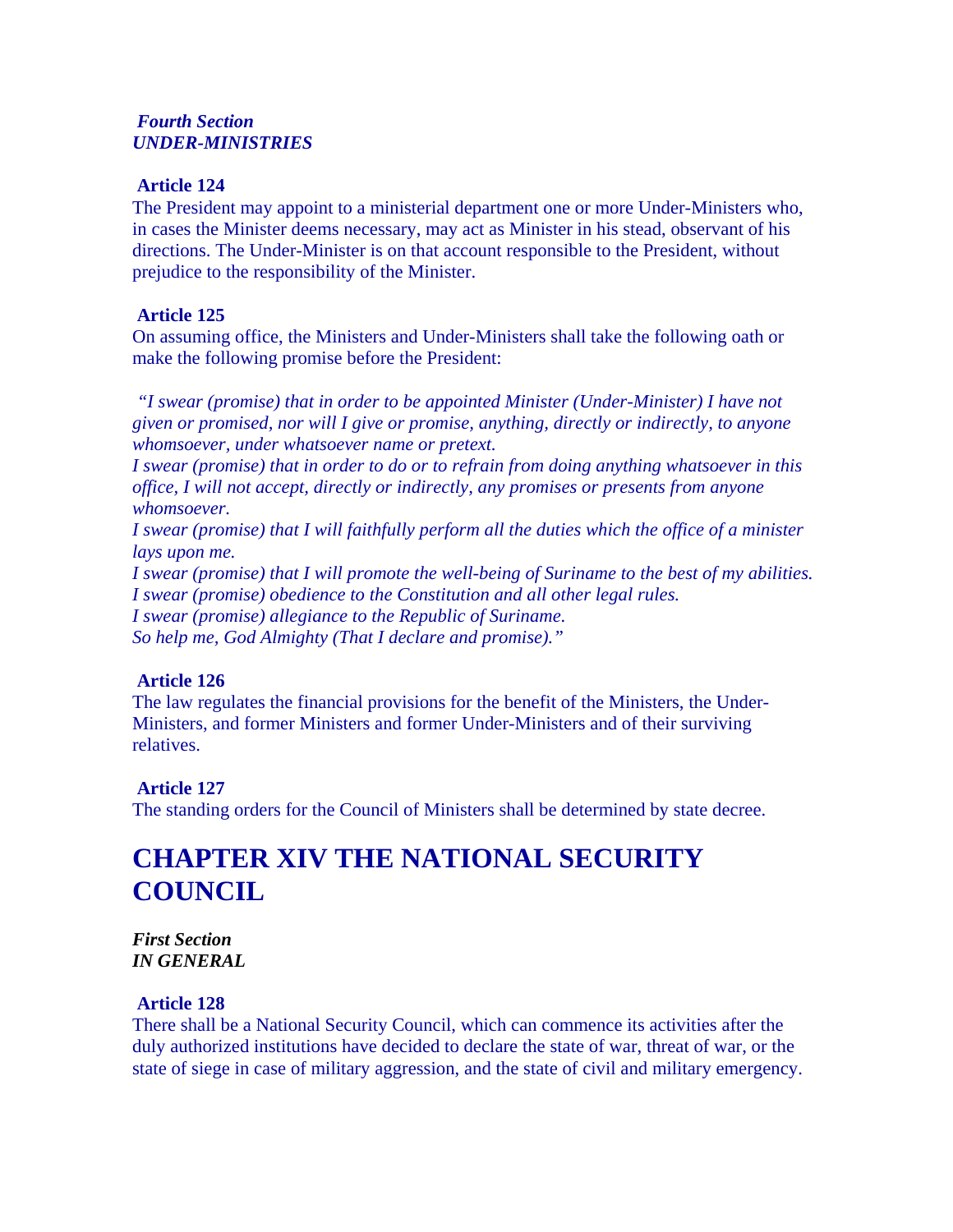#### *Second Section COMPOSITION OF THE SECURITY COUNCIL*

### **Article 129**

The Security Council shall consist of:

- The President, as chairman:
- The Vice-President, as deputy chairman;
- The Minister in charge of legal affairs;
- The Minister in charge of defense;
- Another member of the Council of Ministers:
- The Commander of the National Army;
- The Chief of Police of the Police Corps of Suriname.

### **Article 130**

The Security Council shall protect the sovereignty and the domestic security of the Republic of Suriname and is endowed with special powers with regard to the external and domestic security of the Republic of Suriname in case of war, danger of war or state of siege and other extraordinary circumstances, to be defined by the law.

# **CHAPTER XV THE LEGAL SYSTEM**

#### *First Section GENERAL PROVISIONS*

## **Article 131**

- 1. In Suriname justice shall be administered in the name of the Republic.
- 2. No act shall be punishable other than by virtue of a previously determined legal rule.
- 3. Every interference in investigation or prosecution and in cases pending in court shall be forbidden.

#### **Article 132**

Civil and commercial law, civil and military penal law and procedure shall be regulated by law in general codes, without prejudice to the power of the Legislature to regulate certain subjects in separate laws.

#### *Second Section THE JUDICIARY*

## **Article 133**

1. The Judicial Power is formed by the President and the Vice-President of the Court of Justice, the members and the deputy members of the Court of Justice, the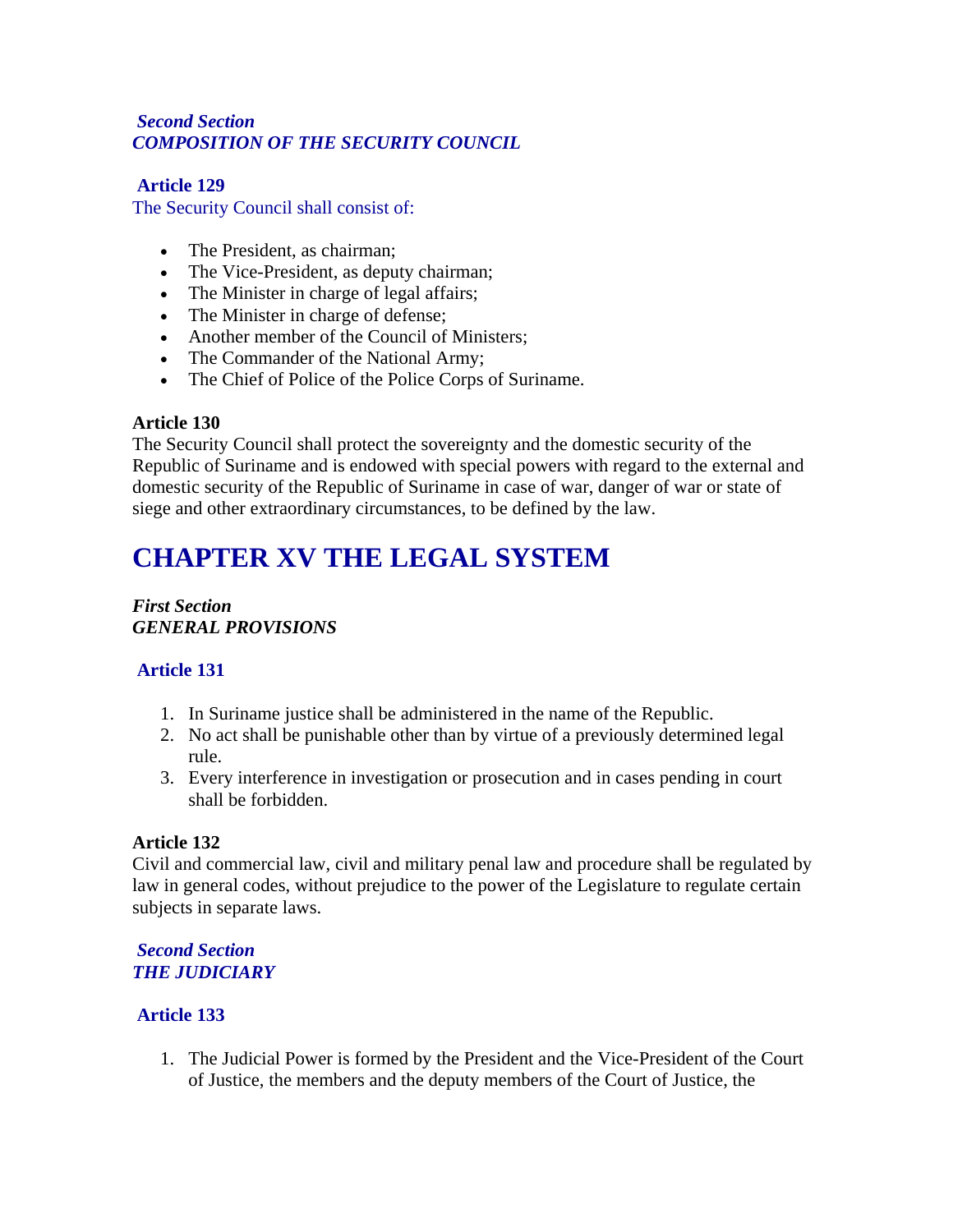Attorney-General with the Court of Justice, and the other members of the Public Prosecutors Office, and of other judicial functionaries indicated by law.

- 2. The law may provide that persons not belonging to the Judicial Power shall also take part in the activities of the Judicial Power.
- 3. The President, the Vice-President, the members and the deputy members of the Court of Justice constitute the Judicial Power that is charged with the administration of justice.

### Article 134

- 1. The cognizance and adjudication of all lawsuits is exclusively entrusted to the Judicial Power, save when the law appoints another judge.
- 2. The pronouncement of punishment and of measures provided by law is also entrusted to the Judicial Power that is charged with the administration of justice, subject to exceptions made by law, which, when concerning imprisonment, may only relate to military penal and disciplinary law.

## **Article 135**

- 1. The decision of lawsuits not arising from civil law relations may be referred by law to administrative judges. The law shall regulate the procedure of deciding and the consequences of such decision.
- 2. In the cases indicated in the previous paragraph the administrative appeal can also be made available. That appeal shall only exclude the competence of the Judicial Power insofar as this stems from the law.

## **Article 136**

- 1. All judgements shall state the grounds upon which they are decided, and in penal cases they shall also indicate the articles of the legal regulations upon which the condemnation is based.
- 2. The court sessions shall be public, subject to exceptions made by the law.
- 3. For punishable acts designated by law for which no imprisonment is provided as sanctioned, the provision in the first paragraph may be departed from.
- 4. The pronouncement of sentence shall take place in public.

## **Article 137**

Insofar as the judge considers the application of a legal rule in the particular case brought before him to be contrary to one or more constitutional rights mentioned in Chapter V, the application in that case shall be declared unwarranted by him.

*Third Section COMPOSITION OF THE JUDICIAL POWER*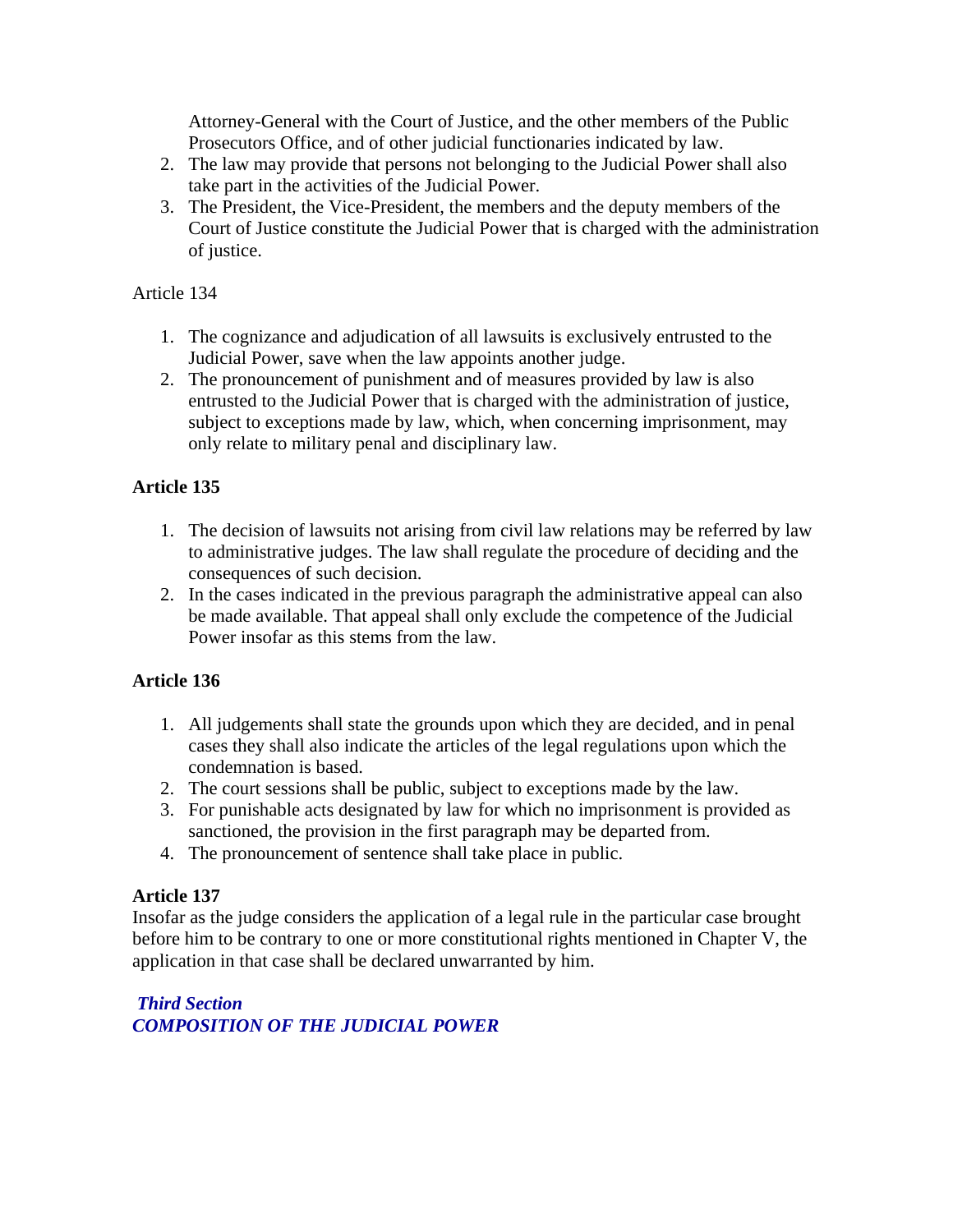The law shall determine the organization, the composition and the jurisdiction of the Judicial Power.

#### **Article 139**

The supreme instance of the Judicial Power entrusted with the administration of justice is called the Court of Justice of Suriname. The Court shall supervise the regular course and settlement of all lawsuits.

#### **Article 140**

Those who hold political office shall be liable to trial before the High Court, even after their retirement, for indictable acts committed in discharging their official duties. Proceedings are initiated against them by the Attorney-General after they have been indicted by the National Assembly in a manner to be determined by law. It may be determined by law that members of the High Boards of State and other officials shall be liable to trial for punishable acts committed in the exercise of their functions.

### **Article 141**

- 1. To be appointed as a member of the Judicial Power entrusted with the administration of justice or as Attorney-General with the Court of Justice, one shall be at least thirty years of age and possess Suriname nationality and have domicile and main and real residence in Suriname.
- 2. The members of the Judicial Power entrusted with the administration of justice and the Attorney-General with the Court of Justice shall be appointed by the Government, after consultation of the Court of Justice. The appointment of the President, Vice-President, the members of the Court of Justice and the Attorney-General shall be for life.
- 3. The law determines the other conditions for appointment and also the financial provision for their benefit and that of their surviving relatives.

- 1. The member of the Judicial Power entrusted with the administration of justice and the Attorney-General with the Court of Justice are discharged by the Government: on their request; when reaching the age of retirement.
- 2. The persons mentioned in the first paragraph may be discharged on the proposal of the Court of Justice:
	- o when they have been placed under legal restraint;
	- o in case of proven continuous mental disorder;
	- o if they have been sentenced to an irevocable detention for having committed a punishable act;
	- o if they have been declared bankrupt;
	- o when they have obtained a moratium or are under court custory for their civil debts;
	- o on the grounds of serious misconduct or immorality or in case of proven coninuous negligence in the fulfillment of their office.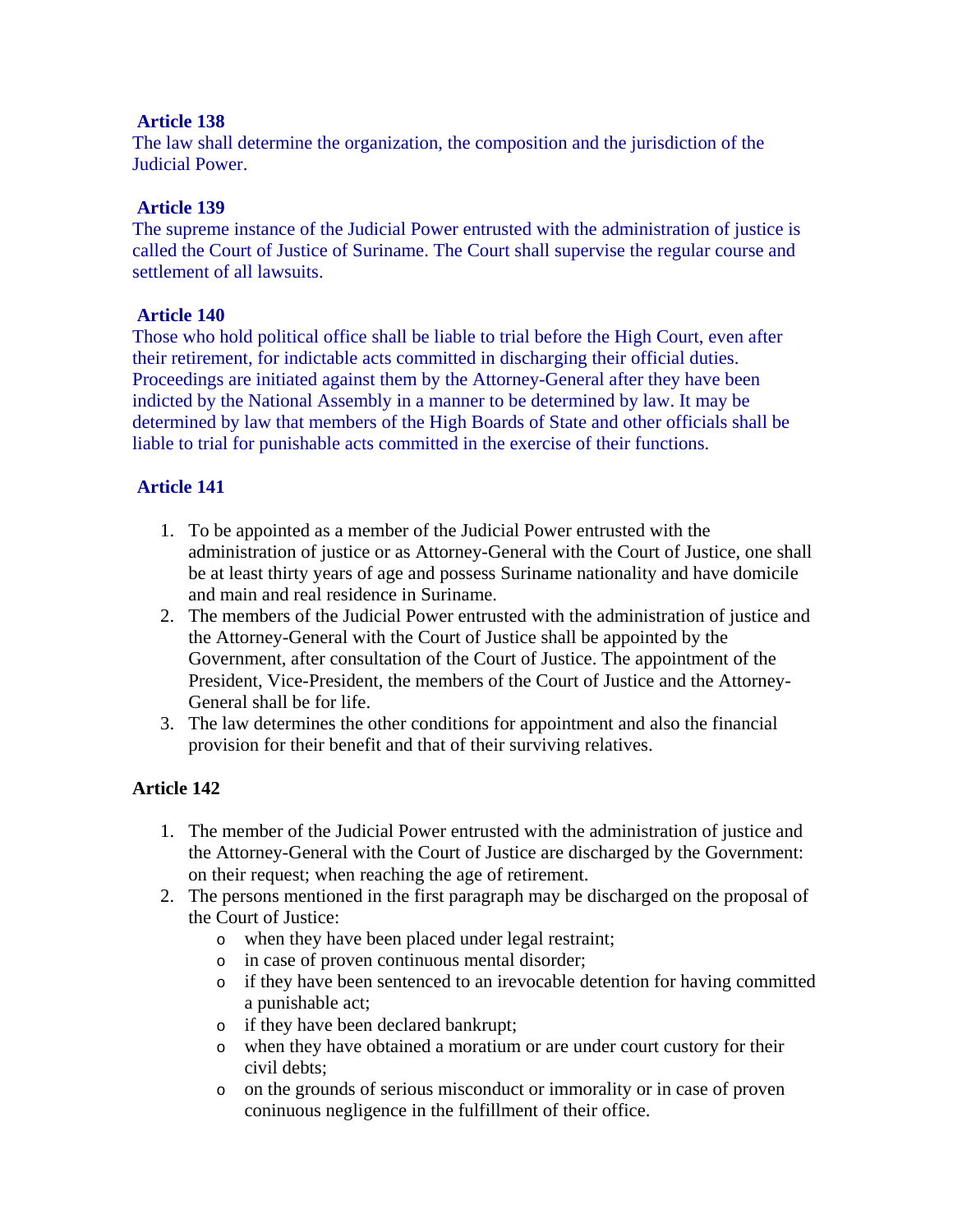If the President is of the opinion that one of the reasons for discharge as mentioned in article 142, paragraph (2) are present, he can suspend the person in question and he can also provide for a temporary replacement in that office. The law regulates the consequences of the suspension and discharge from the office.

#### *Fourth Section THE CONSTITUTIONAL COURT*

#### **Article 144**

- 1. There shall be a Constitutional Court which is an independent body composed of a President, Vice-President and three members, who - as well as the three deputy members - shall be appointed for a period of five years at the recommendation of the National Assembly.
- 2. The tasks of the Constitutional Court shall be:

a. to verify the purport of Acts or parts thereof against the Constitution, and against applicable agreements concluded with other states and with international organization;

b. to assess the consistency of decisions of government institutions with one or more of the constituional rights mentioned in Chapter V.

- 3. In case the Constitutional Court decides that a contradiction exists with one or more provisions of hte Constitution or an agreement as referred to in paragraph 2 sub a, the Act or parts thereof, or those decisions of the government institutions shall not be considered binding.
- 4. Further rules and regulations concerning the composition, the organization and procedures of the Court, as well as the legal consequences of the decisions of the Constitutional Court, shall be determined by law.

#### *Fifth Section THE PUBLIC PROSECUTION*

#### **Article 145**

The Public Prosecutor's Office is to the exclusion of all other organs responsible for the investigation and is charged with the prosecution of all punishable acts. The law can derogate from this principle for the criminal procedure with regard to the military.

- 1. The Public Prosecution with the Court of Justice shall be exercised by or for the Attorney-General.
- 2. The Attorney-General represents the Republic of Suriname before courts of law. He is the head of the public Prosecutor's Office and is at the same time charged with the court police. He has the powers to give to the officers who are entrusted with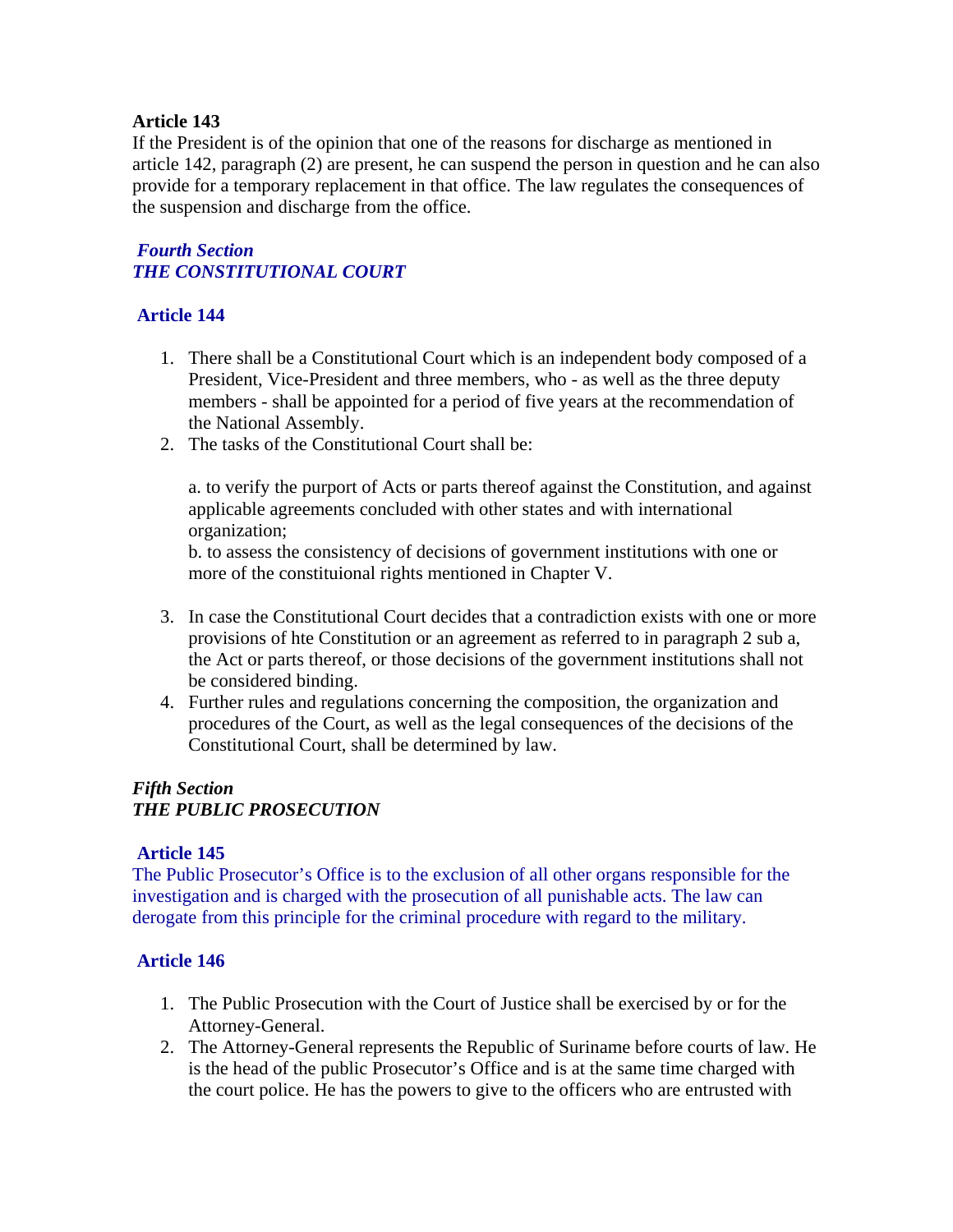police tasks, instructions towards preventing, detecting and researching punishable acts, which he deems necessary in the interests of sound justice.

#### **Article 147**

The Attorney-General supervises the correct execution of the tasks of the Police. He has the power to make any proposal that he considers practical in that regard.

### **Article 148**

The Government determines the general prosecution policy. The Government may in specific instances give the Attorney-General orders with regard to prosecution, in the interest of state security.

# **CHAPTER XVI SUPERVISION OF THE EXPENDITURE OF STATE FINANCES**

### **Article 149**

- 1. An institution shall be established by law which shall have as task to supervise the expenditure of state finances as well as to control the management of government means in the broadest sense shall be created by law.
- 2. Supervision and control shall be exercised on the justification as well as on the effectiveness of the expenditure and management of the state finances.

#### Article 150

The chairman, the members and the deputy members are appointed by the President for a period of five years, on proposal of the National Assembly.

#### **Article 151**

The organ mentioned in article 149 shall periodically, however at least once per year, report on the supervision it exercises to the National Assembly, the Council of State and the Government. The report shall be made public.

#### **Article 152**

Other matters pertaining to the composition, the organization and the authority of this organ, shall be regulated by law.

# **CHAPTER XVII ADVISORY COUNCILS**

#### **Article 153**

One or more advisory councils for the benefit of the Government shall be created by a law, which will also contain rules on their appointment, composition, procedures and authority.

# **CHAPTER XVIII THE FINANCIAL AND MONETARY SYSTEM**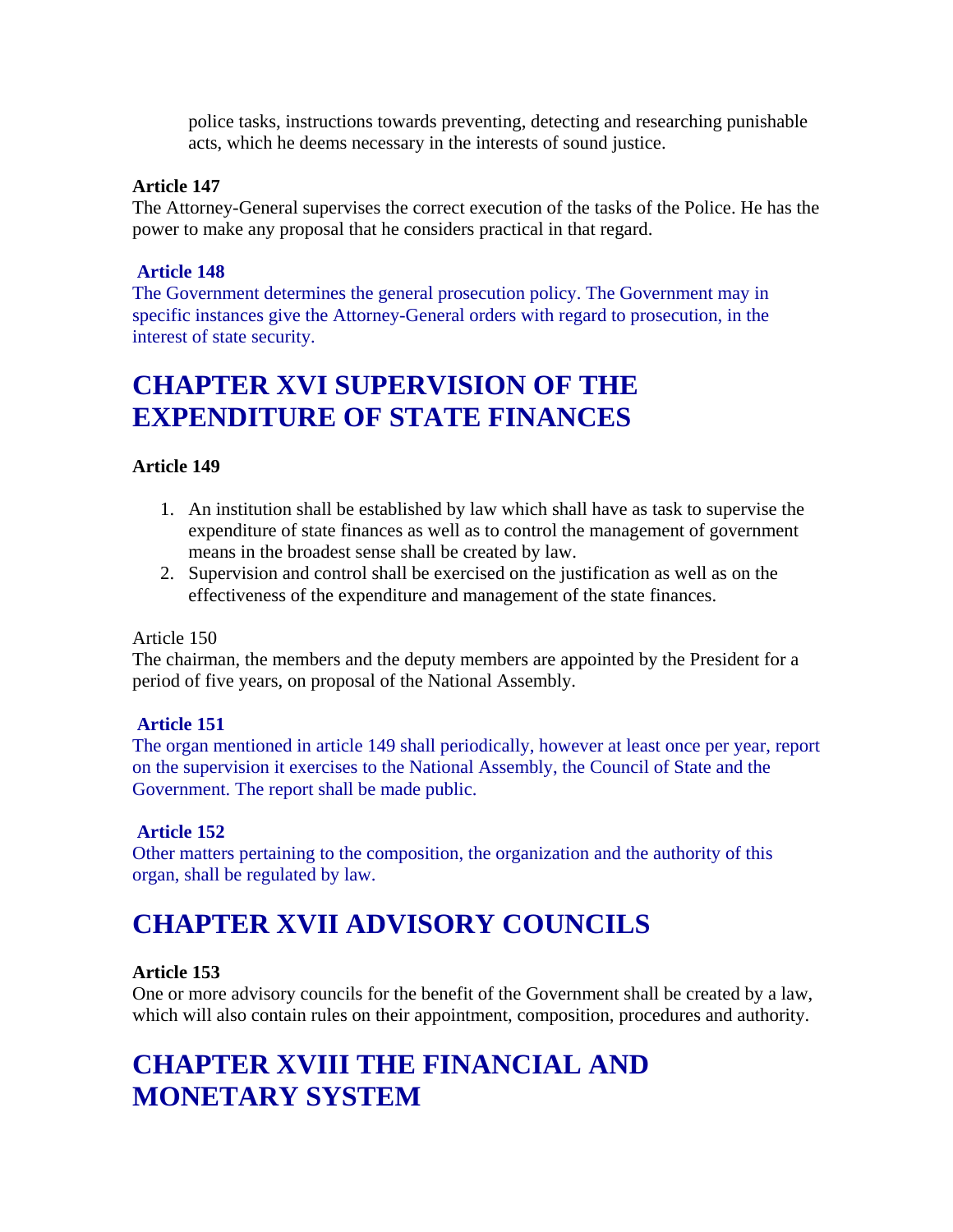- 1. The structure of the financial system shall be organized by law in such a way, that by saving and by correct allocation of the necessary financial means, investments in the productive sector shall be promoted.
- 2. The law shall lay down rules concerning the monetary system and the Central Bank.
- 3. The law shall lay down rules concerning insurance and banking services.
- 4. Conditions for the manner in which the State obtains loans shall be regulated by law.

# **CHAPTER XIX TAXES**

### **Article 155**

- 1. Taxes are levied by virtue of the law, which regulates the rate of taxation, tariffs, dispensations and guarantees for taxpayers.
- 2. No privilege with regard to taxes shall be permitted other than by virtue of the law.

# **THE BUDGET**

### **Article 156**

- 1. The manner in which the annual budget is prepared, drafted and executed and the period for which it is valid are regulated by law.
- 2. All expenditures of the State and the means for the defrayal thereof shall be estimated in the budget.
- 3. Annually, at the latest on the first working day of October the budget shall be submitted to the National Assembly in one or more proposals of law in accordance with the law and with the government development plan.
- 4. On the occasion of the submission of the budget proposal by the Government to the National Assembly, the President will address the National Assembly in a special session.

a. The budget shall become effective starting January 1st of the fiscal year to which it relates.

b. It shall be considered to have become effective from that day, notwithstanding it could have been promulgated thereafter.

5. As long as that has not occurred, the budget of the fiscal year preceding the year in question shall serve as basis for the management.

a. The closing of the accounts shall be decided by law for each fiscal year separately.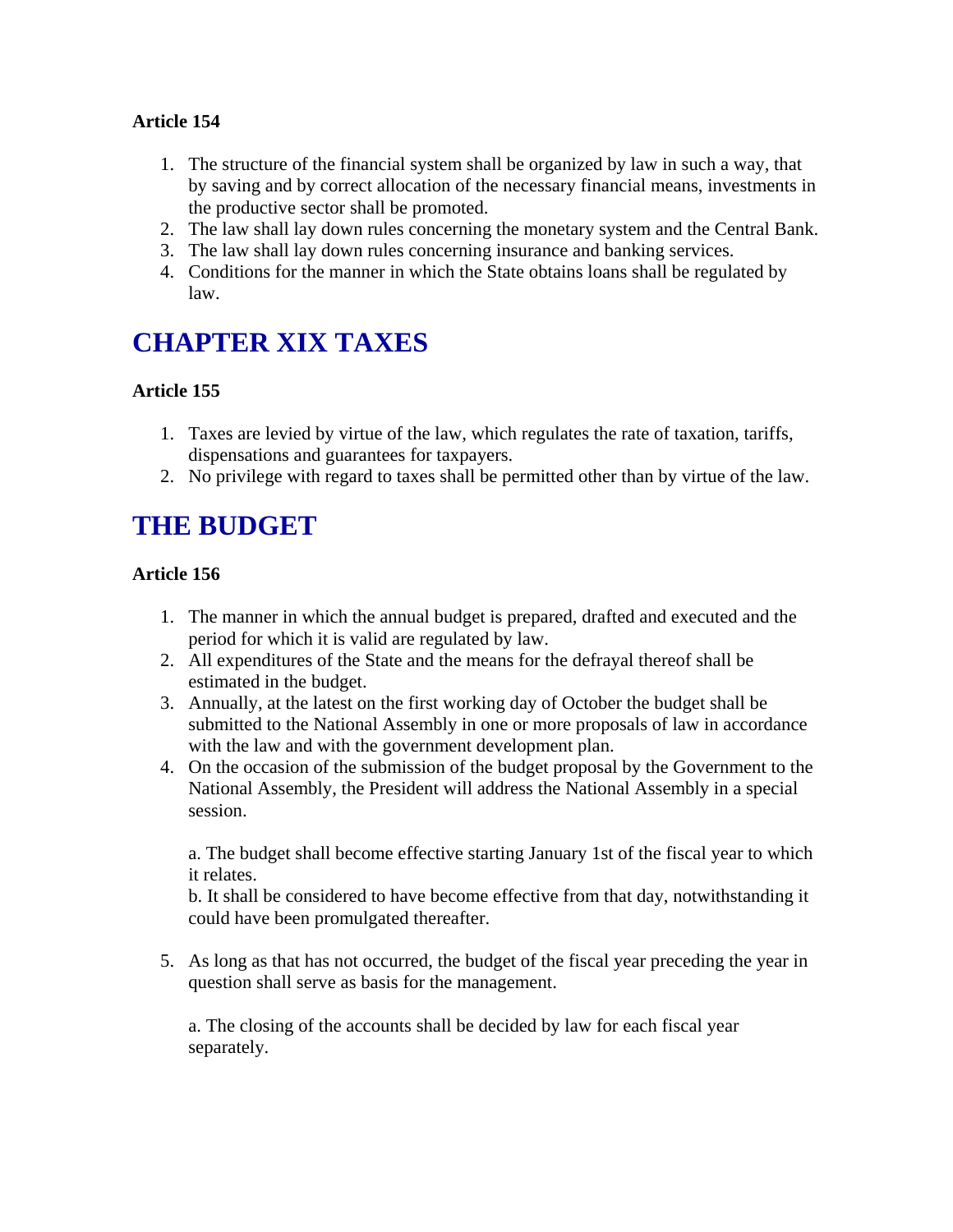b. The justification of revenue and of expenditure of the State is done before the National Assembly following legal prescriptions and with submission of the accounts reviewed by an independent organ to be created by law.

# **CHAPTER XX THE PUBLIC ADMINISTRATION**

## **Article 157**

- 1. The structure of the administrative organs of government shall be such that they can bring their services close to the people in order to assure the participation of those concerned with what is happening and in order to avoid bureaucratism.
- 2. Suitable forms of administrative decentralization shall be created by law, taking efficiency into consideration and without diminishing the unity of action or the powers of the Government to give guidance and to exercise supervision.
- 3. Administrative procedures shall be created by law, which will ensure the rationality of the methods used by the ministerial departments, as well as the participation of the citizens in the process of decision making or in the debates that concern them.

#### **Article 158**

- 1. Everyone shall have the right to be informed by the organs of government administration on the advancement in the handling of cases in which he has a direct interest and on measures taken with regard to him.
- 2. Interested parties shall have the right to submit to the court for reassessment any final and enforceable act by agencies of public administration, which is believed to be unlawful.
- 3. In disciplinary procedures the right of interested parties to reply shall be guaranteed.

# **CHAPTER XXI THE REGIONAL GOVERNMENTS**

#### *First Section IN GENERAL*

#### **Article 159**

The democratic order of the Republic of Suriname comprises inferior government organs on the regional level, whose function, organization, competence and operation mode shall be regulated by law in accordance with the principles of participatory democracy and decentralization of administration and legislation.

### *Second Section DEMARCATION OF THE TERRITORY*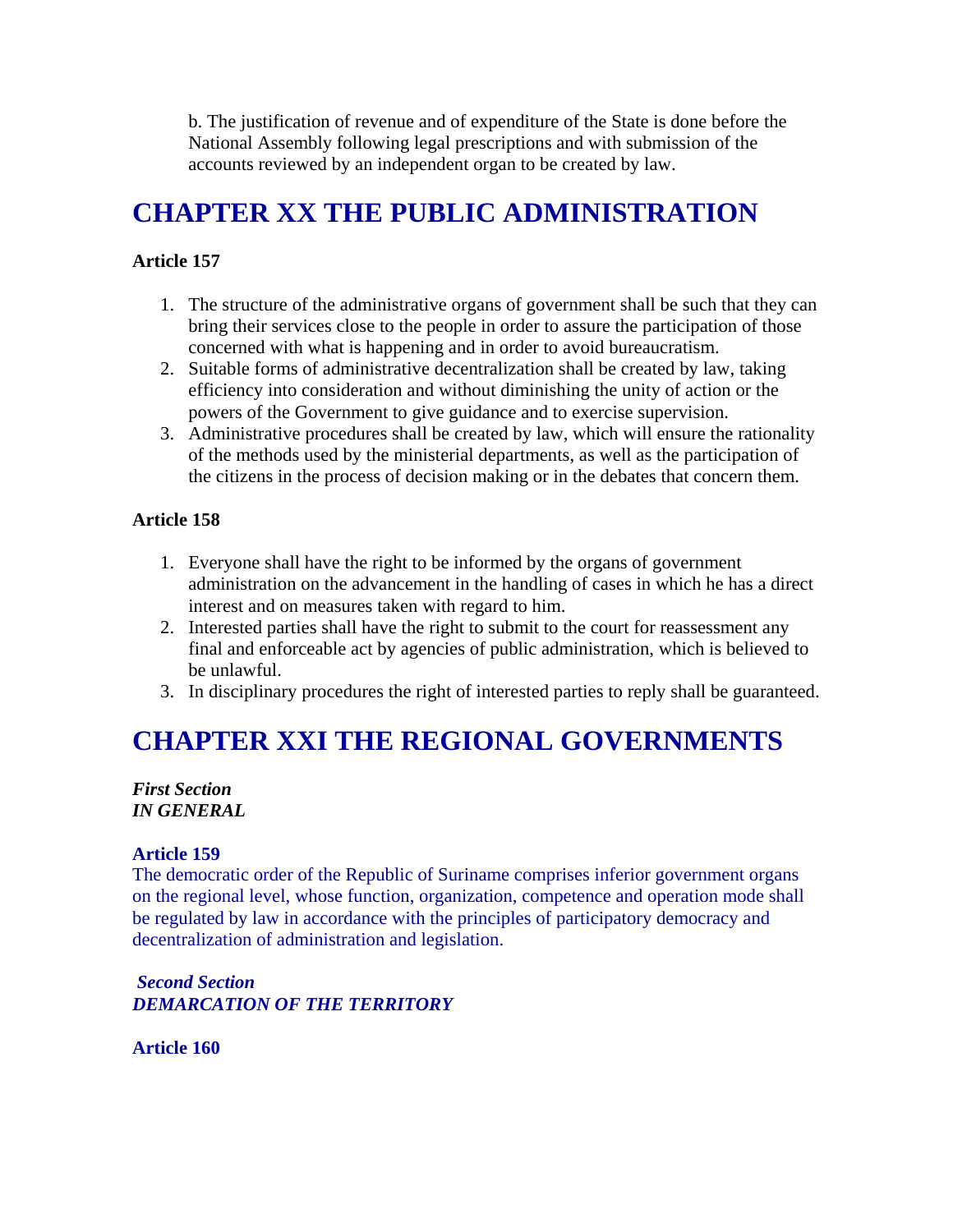- 1. The partitioning of the Territory into districts and of districts into departments shall be regulated by law. The following criteria shall apply for the partitioning in districts and departments:
	- o the concentration of the population;
	- o the potential for development;
	- o the feasibility of administering the territory;
	- o the availability of infrastructure;
	- o the location of the center of administration.
- 2. The boundaries of the districts are the boundaries indicated in the decree "Districtenindeling 1983" (S.B. 1983 Nr. 24).

#### *Third Section REGIONAL REPRESENTATION*

## **Article 161**

- 1. There are two representative bodies on the regional level: the district councils and the local councils.
- 2. The district council is the supreme political-administrative organ of the district.
- 3. The local council is the supreme political-administrative institution of the administrative jurisdiction.

# **DISTRICT COUNCILS**

#### **Article 162**

The composition of the district councils shall be established after general, free and secret elections in the administrative jurisdiction of the district concerned. The seats in the district council are given to the representative political organizations with a seat in the local councils of the district concerned, in proportion to the total number of seats they acquired in the local councils.

# **LOCAL COUNCILS**

#### **Article 163**

The composition of the local councils takes place after general, free and secret elective franchise within the administrative jurisdiction. The order of election of the representatives is determined by the counting order of received personal votes. All available seats shall be so granted. Without prejudice to other legal requirements with regard to eligibility in representative bodies, the candidates for a local council or a district council shall have their main and real residence in the district or administrative jurisdiction.

*Fourth Section JURISDICTION*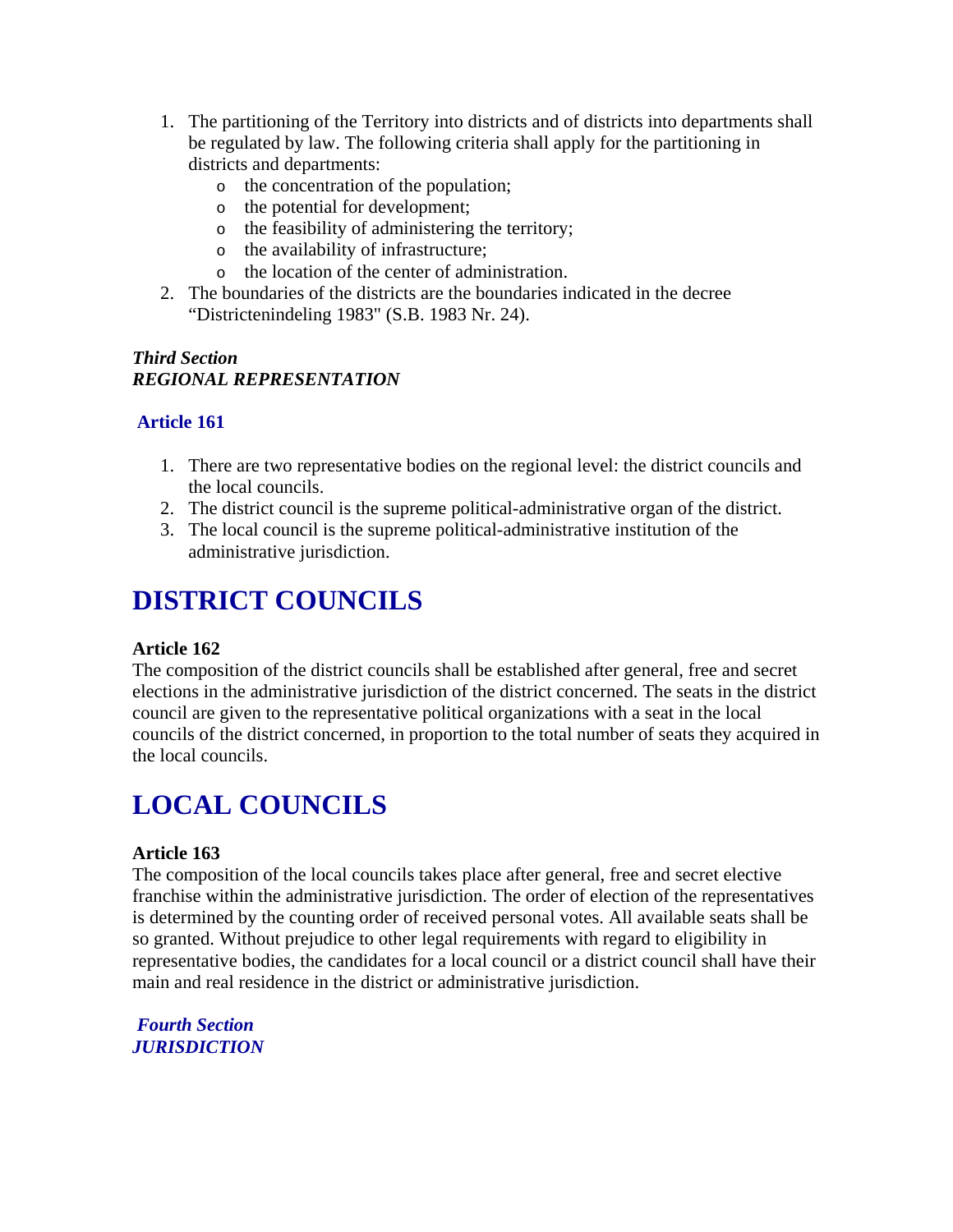The regional representative bodes and the regional administrative organs participate in the preparation, creation and the execution of the plans for district and administrative jurisdictions. Other specific tasks shall be regulated by law.

### **Article 165**

The financial provisions for the districts and administrative jurisdictions shall be determined by law; they envisage among other things to promote the reasonable and equitable division of funds in the districts.

#### **Article 166**

The Government exercises supervision over the districts, in the manner and in the cases provided by law.

#### *Fifth Section PROCEDURES*

#### **Article 167**

The district councils and local councils express the will and the aspiration of the inhabitants. The district councils shall manifest those to the National Assembly, whereas the local councils shall do so to the district councils.

 The district councils shall be bound to inform the local councils about measures taken or opinions that are held, which concern the local councils. This obligation shall also apply to local councils in relation to the district council.

#### **Article 168**

- 1. The opportunity shall be granted to the elected district representatives to participate in the formulation and the creation of the national and regional development policy.
- 2. The district council shall have the power to delegate its representatives to participate in the development council for the national development.
- 3. The district councils shall have the power to forward proposals that concern their own district for further treatment to the ministerial departments concerned.

# **CHAPTER XXII REGIONAL LEGISLATION**

- 1. The provision of regulations and administration of the affairs of the district shall be left to the district council.
- 2. The district council shall make the district-ordinances which it considers necessary in the interest of the district subject to the limits of the Constitution and the laws and administrative measures of the Government. It shall be indicated by law with regard to which subjects the district councils shall have legislative powers.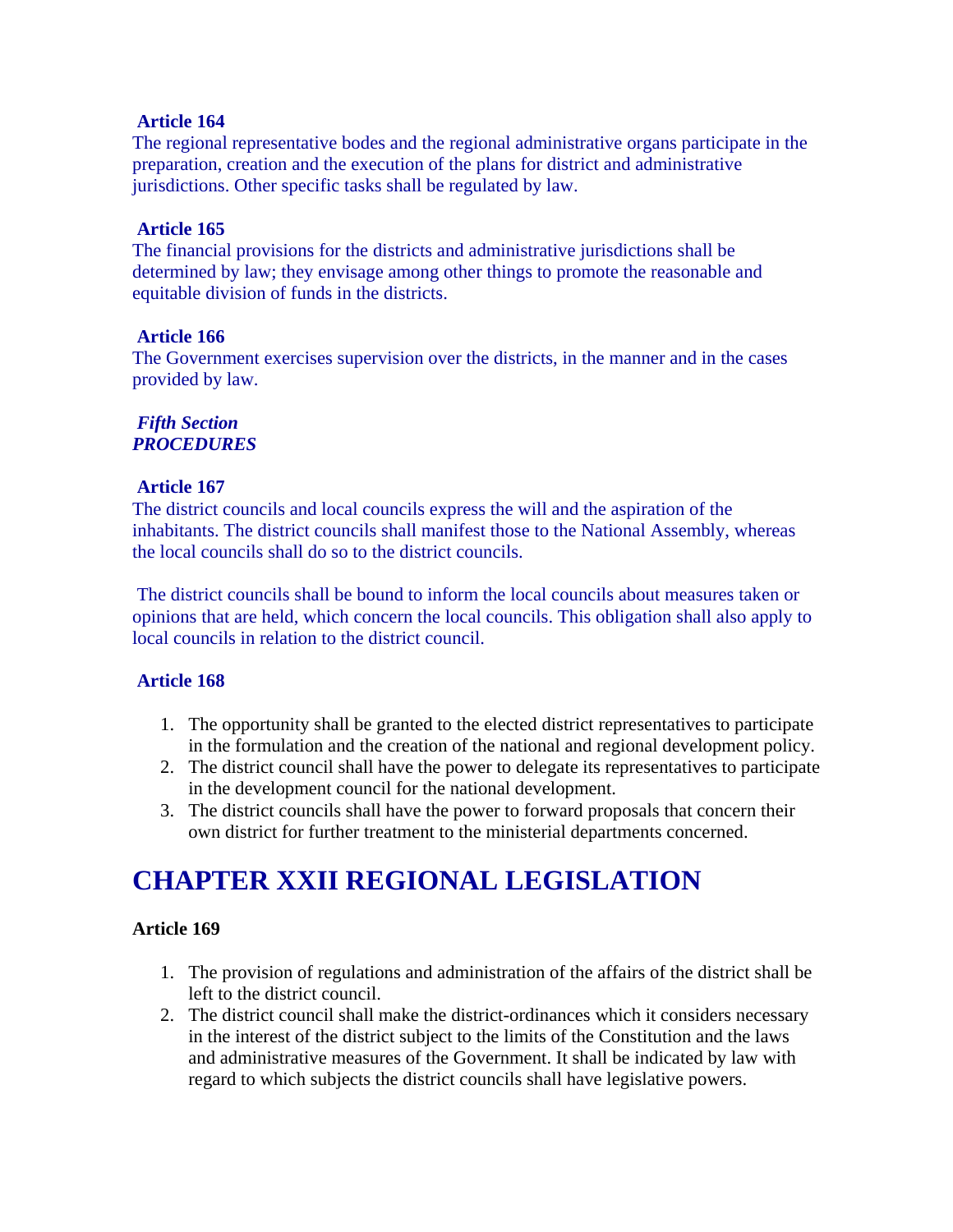- 1. The district-ordinances shall be notified to the National Assembly, the Government, the Council of State in the local District Commissioner, before they become effective.
- 2. The population of the district shall be informed about the contents of the district ordinances through their publication in local newspapers and in the Official Journal of the Republic of Suriname and by keeping them available for reading at the office of the District Commissioner.

#### **Article 171**

After the publication as mentioned in Article 170 everyone shall have the opportunity to lodge complaints against the district ordinances with the National Assembly.

## **Article 172**

- 1. If a district ordinance is contrary to the Constitution, the government programme or the existing laws, the National Assembly can annul it.
- 2. The district council shall have the power to commence the procedure of making the district ordinance effective and of promulgating it, in a manner that shall be decide by law, if the National Assembly has notified the district council in writing within six weeks after the district ordinance was submitted to it, that no complaints were lodged with it.

## **Article 173**

- 1. The measures taken by the district council which do not contain general rules, shall and under strict supervision exercised by the Government. If those measures are considered to be in contravention of the government program or the naitonal interest, the President shall suspend them.
- 2. If, after the suspension by the Council of State, the district council in question should think that there is no violation of the government program or the national interest, the dispute is submitted to the National Assembly, which makes a final binding decision.

# **CHAPTER XXIII REGIONAL AUTHORITIES**

#### **Article 174**

- 1. In every district there shall be a district administration. The district administration is the Executive organ of the district.
- 2. The district administration consists of the District Commissioner and the representatives of the ministerial departments in the district.

#### **Article 175**

The district administration is entrusted with the daily administration of the district.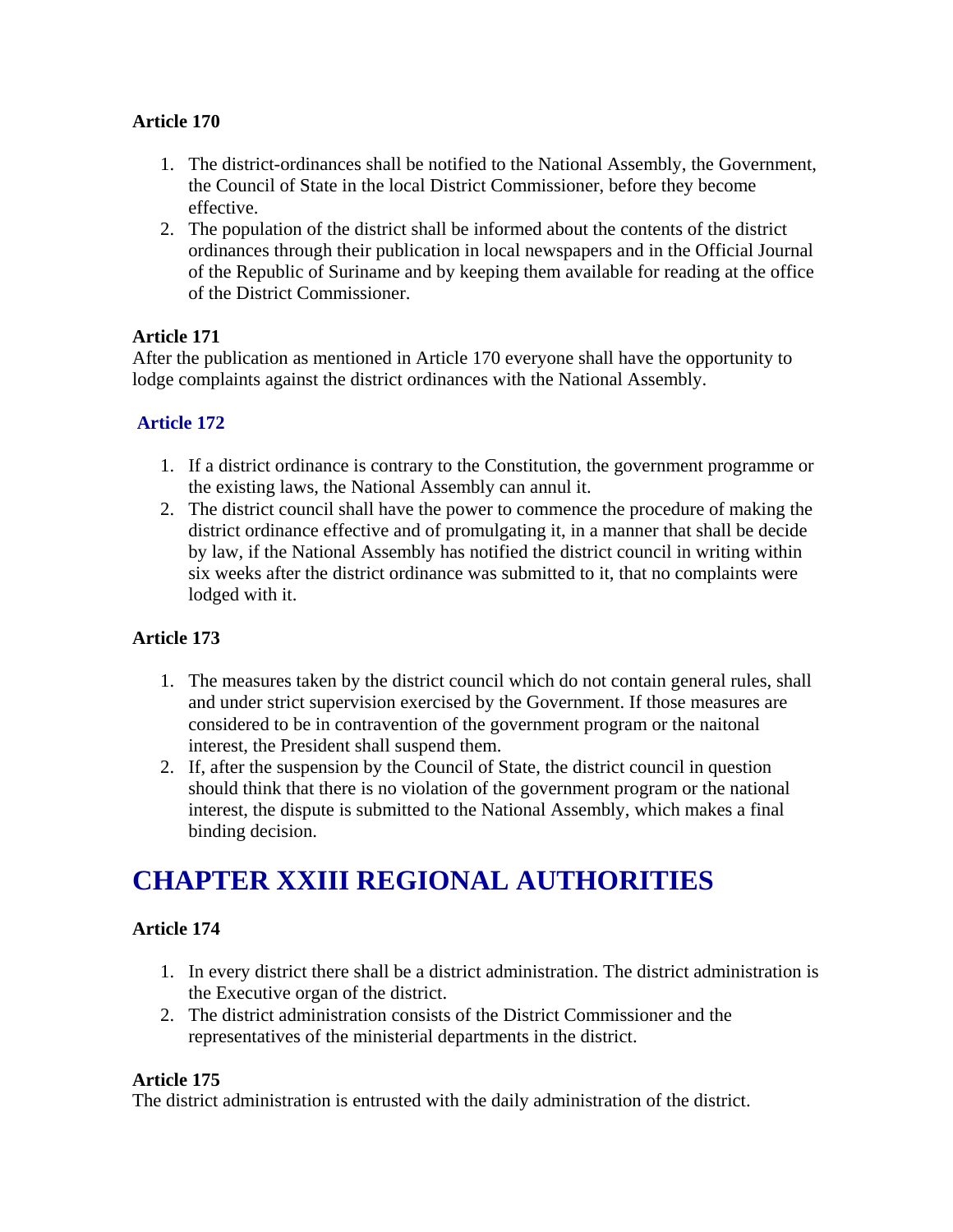**Article 176** Repealed.

# **CHAPTER XXIV ARMY AND POLICE**

### *First Section THE NATIONAL ARMY*

## **Article 177**

- 1. The National Army shall have as its task the defense of the sovereignty and the territorial integrity of Suriname against foreign, military, armed aggression.
- 2. Without prejudice to the provisions of the previous paragraph, the army can be charged with special tasks to be defined by law.
- 3. The army shall carry out its tasks under the responsibility of and in subordination to the competent authority and in accordance with the prevailing legislation.
- 4. The organization of the National Army and the legal status of the servicemen shall be defined by law.

### *Second Section THE POLICE CORPS OF SURINAME* **Article 178**

1. The police shall have as task:

a. to maintain public order and domestic security, to prevent violations thereof, and to protect persons and goods.

b. to investigate punishable acts and to enforce the observance of regulations, the breach of which shall be punishable by law.

- 2. Without prejudice to the provisions of the previous paragraph, the police can be charged with special tasks to be defined by law.
- 3. The police corps shall carry out its task under the responsibility of and in subordination to the competent authority and in accordance with the prevailing legislation.
- 4. The organization of the Police Corps of Suriname and the legal status of the police officers shall be defined by law.

- 1. Servicemen or the police officers who become a member of one of the people's representative bodies shall be suspended from duty by law.
- 2. Rules with regard to making views or feelings public, or to using the right of association, assembly and demonstration by servicemen and police officers shall be defined by law.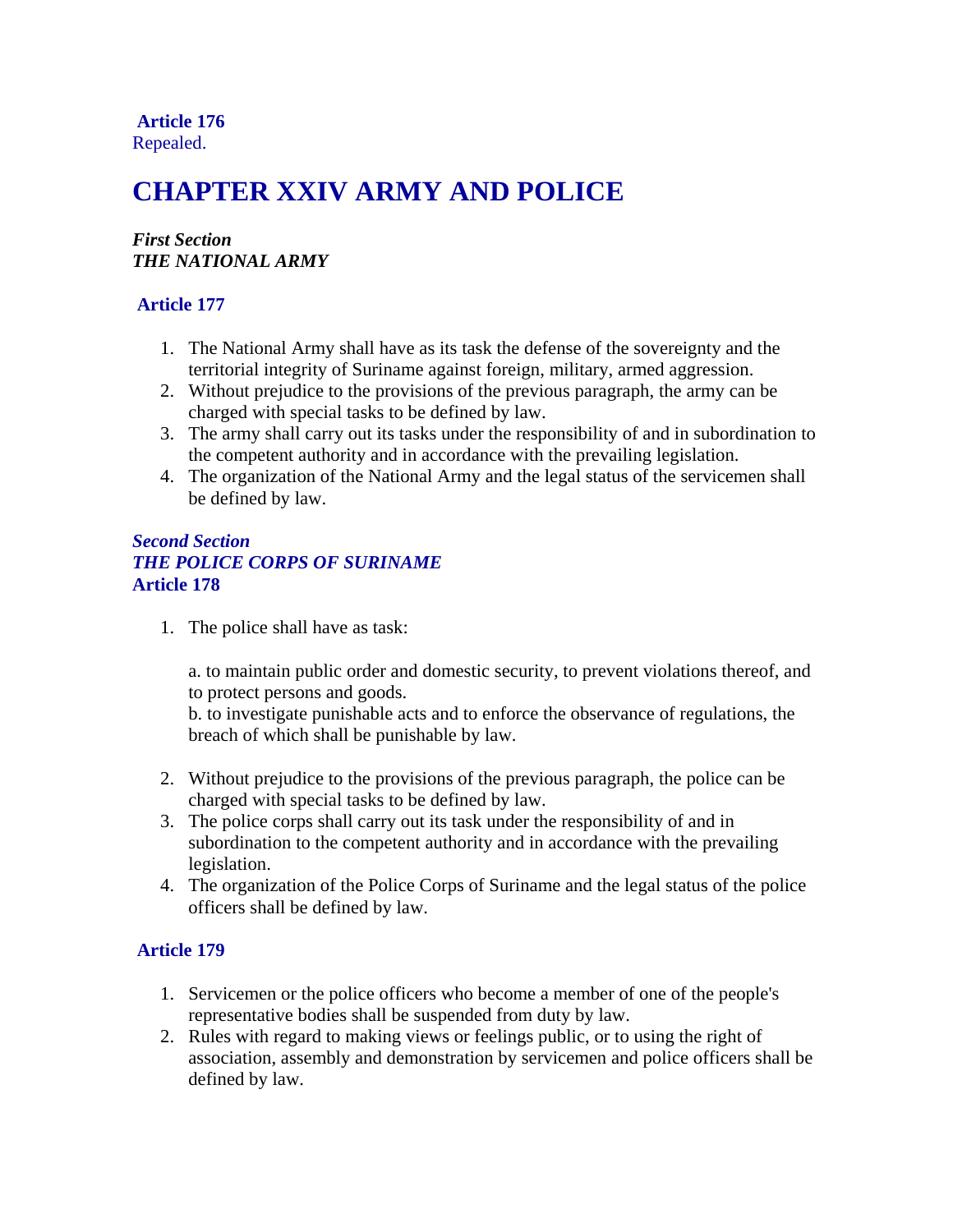# **CHAPTER XXV DEFENSE OF THE STATE**

#### **Article 180**

- 1. The defense policy is vested in the Government.
- 2. The protection of the State is a fundamental duty of every citizen.
- 3. Military service is obligatory for a certain period, under conditions to be regulated by law.
- 4. Civil service is obligatory under conditions to be regulated by law, as a substitute or complement to military service.
- 5. Persons who are found to be unsuited for military service of conscientious objectors can, under conditions to be laid down by law, perform unarmed military or civil service fitting for their situation.
- 6. Without prejudice to further sanctions to be determined by law, a citizen who intentionally fails to perform military or civil service when given the opportunity to do so, shall not fulfill or maintain a function in government or public service.
- 7. A citizen who performs military or civil service shall not be deemed to damage this legal position or further career development or to infringe secondary labor conditions.
- 8. Repealed.

# **CHAPTER XXVI THE PEOPLE'S ASSEMBLY**

## **Article 181**

- 1. The People's Assembly consists of:
	- o the National Assembly
	- o the District Councils;
	- o the Local Councils.
- 2. The People's Assembly shall convene for the third vote:

a. In case of amending of the Constitution with regard to the powers and tasks of the representatives in the several representative bides, whereto the consent of at least 2/3 of the number of valid votes is required, if that majority cannot be obtained after two rounds of voting in the National Assembly.

b. For the election of the President and the Vice-President, in case none of the candidates has obtained the constitutional majority after two rounds of voting in the National Assembly,

c. In case a decision shall be taken by law by absolute majority with regard to the possible discharge of the President, if the National Assembly does not reach consensus on the matter.

d. Repealed.

3. Decisions in the People's Assembly shall be taken by ordinary majority of the votes cast, if more than half of the number of functioning members of the bodies referred to in paragraph 1, are present.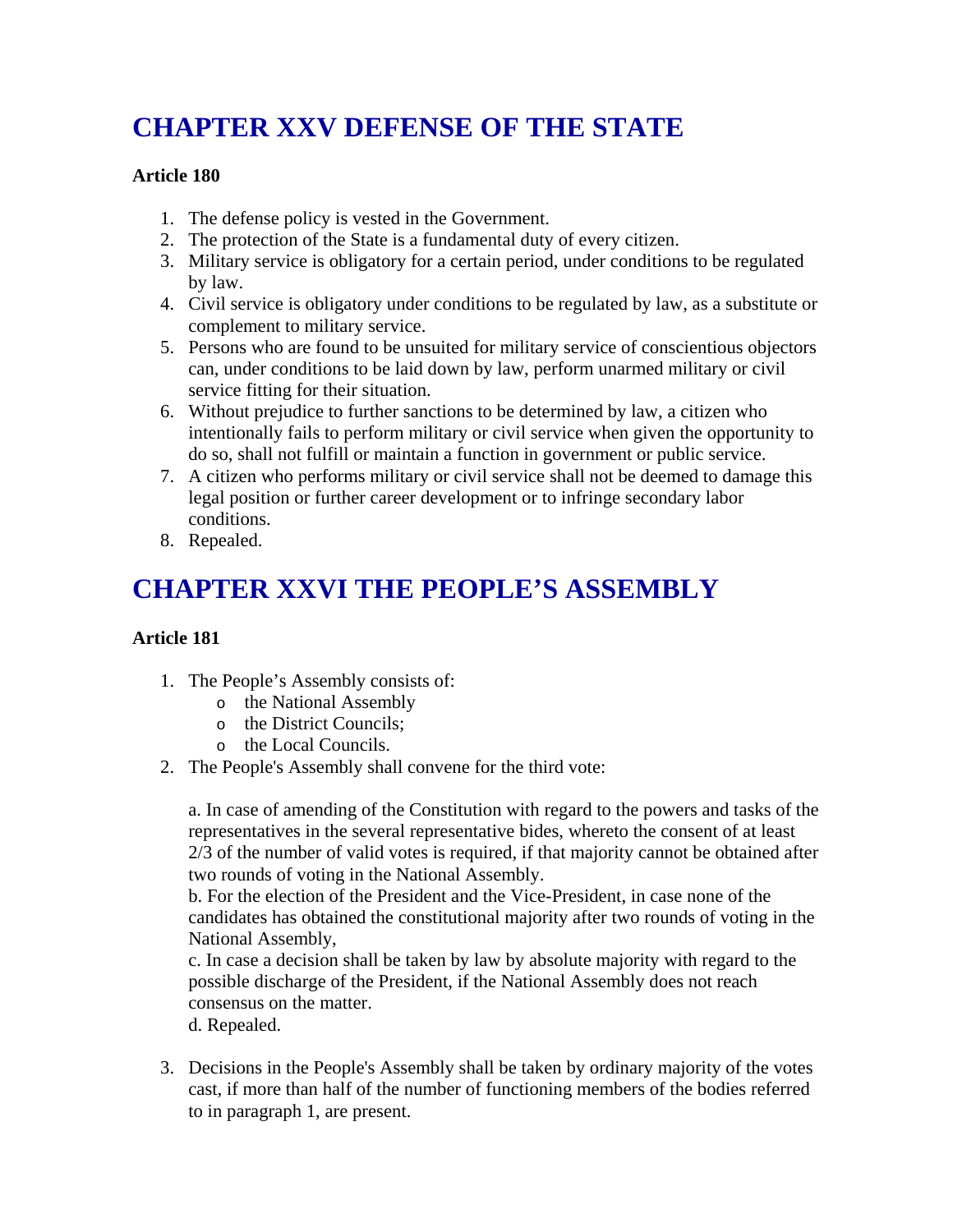# **CHAPTER XXVII TRANSITIONAL AND FINAL PROVISIONS**

### *First Section FORMER CONSTITUTIONAL LAW*

### **Article 182**

The rules of the Constitution of 25 November 1975, the application of which was suspended on 13 August 1980, shall cease to exist when this Constitution becomes effective.

#### *Second Section FORMER COMMON LAW*

#### **Article 183**

The legal regulations, such as they existed before this constitution shall become effective, including the laws and decrees promulgated after 25 February 1980, shall remain in force, until they will have been replaced by other rules according to this Constitution, under stipulation that they shall, inasfar as they may be contrary to the Constitution, be brought in harmony with this Constitution, not later than by the end of the first period of session of the National Assembly, failing which they shall lose their force of law.

# **CHAPTER XXVIII REPEALED**

## *Third Section COMING INTO FORCE OF INSTITUTIONS OF GOVERNMENT*

#### **Article 184**

- 1. The National Assembly commences is activities within 30 days after the results of the election.
- 2. The National Assembly chooses the President and the Vice-President of the Republic of Suriname within 30 days after the commencement of the session period of the National Assembly.

**Article 185** Repealed.

# **CHAPTER XXIX RATIFICATION, PROMULGATION AND EFFECTIVE DATE**